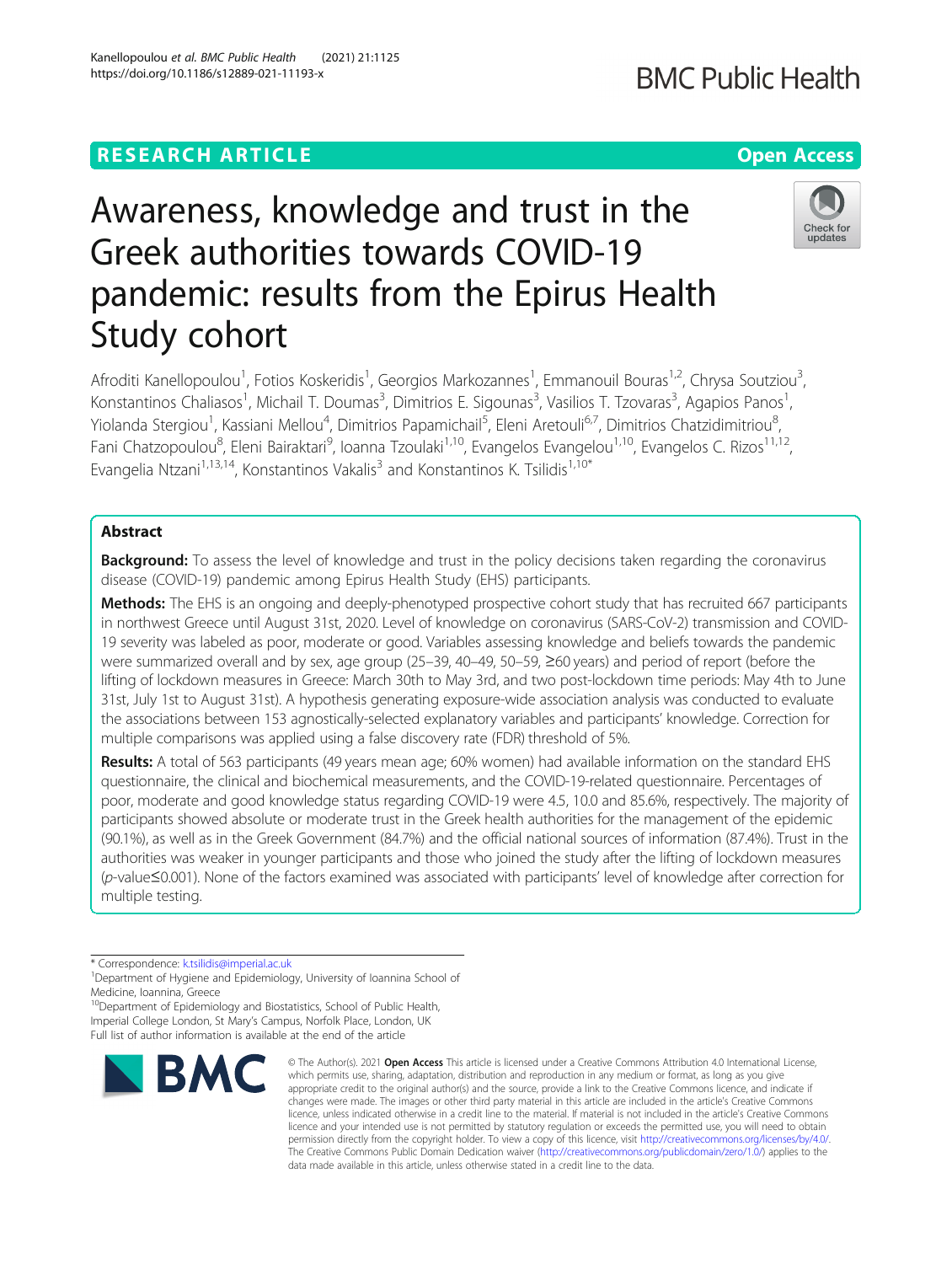Conclusions: High level of knowledge about the COVID-19 pandemic and trust in the Greek authorities was observed, possibly due to the plethora of good quality publicly available information and the timely management of the pandemic at its early stages in Greece. Information campaigns for the COVID-19 pandemic should be encouraged even after the lifting of lockdown measures to increase public awareness.

Keywords: COVID-19, Knowledge, Trust in authorities, Cohort study, Epirus health study, Exposure-wide association analysis

## Background

In December 2019, a cluster of patients suffering from atypical pneumonia was identified in the city of Wuhan, China [[1\]](#page-12-0). The outbreak was caused by a novel coronavirus named Severe Acute Respiratory Syndrome-Coronavirus-2 (SARS-CoV-2), which shares pathogenicity characteristics with Severe Acute Respiratory Syndrome-Coronavirus (SARS-CoV) and Middle East Respiratory Syndrome-Coronavirus (MERS-CoV), both responsible for epidemics caused in the 2010s [\[1,](#page-12-0) [2\]](#page-12-0). The rapid spread of the virus around the globe led to a huge public health crisis and on March 11th, 2020, the World Health Organization (WHO) characterized coronavirus disease (COVID-19) as a pandemic [[3\]](#page-12-0). Up to August 31st, 2020, more than 27 million cases and 1.9 million deaths due to the disease were recorded globally [[4](#page-12-0)].

In Greece, the first cases of COVID-19 were confirmed in late February, 2020 and up to late August, 2020, more than 11,000 people were diagnosed with the disease resulting in 280 deaths [[5\]](#page-12-0). The Greek Government took immediate action to minimize the spread of the virus by applying a series of public health measures, including the cancellation of local carnivals, closing of schools, universities, gyms, archaeological sites and eventually shopping malls, cafeterias, restaurants, bars and beauty parlors. From March 23rd to May 4th, 2020, a mass lockdown was enforced, whereby citizens could leave their residences only under certain circumstances and after special notification [\[6](#page-13-0)].

From the onset of the COVID-19 pandemic, a large amount of information has been produced with respect to the biological features of the virus and the necessary measures of protection as well as the epidemiology of COVID-19. Human-to-human SARS-CoV-2 transmission is achieved primarily through droplets coming from infected person's coughing or sneezing that can land directly on the mouth, nose, or eyes of a nearby person or on the surface of objects [[7](#page-13-0)]. Most common clinical symptoms of COVID-19 are loss of taste/smell, fever, cough, myalgia, fatigue and dyspnea [[8\]](#page-13-0). The rates of asymptomatic carriers are unknown with current estimations ranging from 40 to 45% and up to 62% of transmission may occur prior to the onset of symptoms [\[9](#page-13-0),

[10\]](#page-13-0). Evidence on the SARS-CoV-2 transmission by asymptomatic cases exists but relevant details still remain under discussion [[11\]](#page-13-0).

The need to control transmission necessitates the assessment of awareness, knowledge and adapted practices towards the new pandemic among the general population. Therefore, the primary objective of this study was to investigate the levels of knowledge and beliefs on the COVID-19 pandemic and the magnitude of trust upon Greek authorities and how these measures differed according to age, sex and time period among the participants of an ongoing Greek cohort study, the Epirus Health Study (EHS). We also explored possible factors associated with the population's knowledge regarding SARS-CoV-2 transmission and seriousness of COVID-19 in a high-dimensional, agnostic manner to provide guidance for future public health policies tailored to certain population subgroups.

## Methods

## Study population

The EHS ([https://ehs.med.uoi.gr/\)](https://ehs.med.uoi.gr/) was initiated in June 2019 and is an ongoing population-based prospective cohort study, which aims to provide meaningful insight on the complex etiology of multifactorial chronic diseases and contribute to the improvement of the overall health state of the Greek population. The EHS cohort consists of permanent residents of the region of Epirus in Greece aged 25 to 70 years without symptoms of active infection at recruitment. In brief, Epirus is a region of 336,856 inhabitants, located in northwestern Greece and has an area of approximately  $9200 \text{ km}^2$ . The capital of Epirus is the city of Ioannina, which has 112,000 habitants and is the largest commercial area in Epirus with two general public hospitals and a large University. The recruitment program included advertisements to the local press and social media, promotions via study's website, participation in events organized by local health agencies and invitations to Epirus residents and especially to the staff of companies of the private and public sector. Up to August 31st 2020, a total of 667 subjects agreed to participate and the vast majority of them were residents of Ioannina.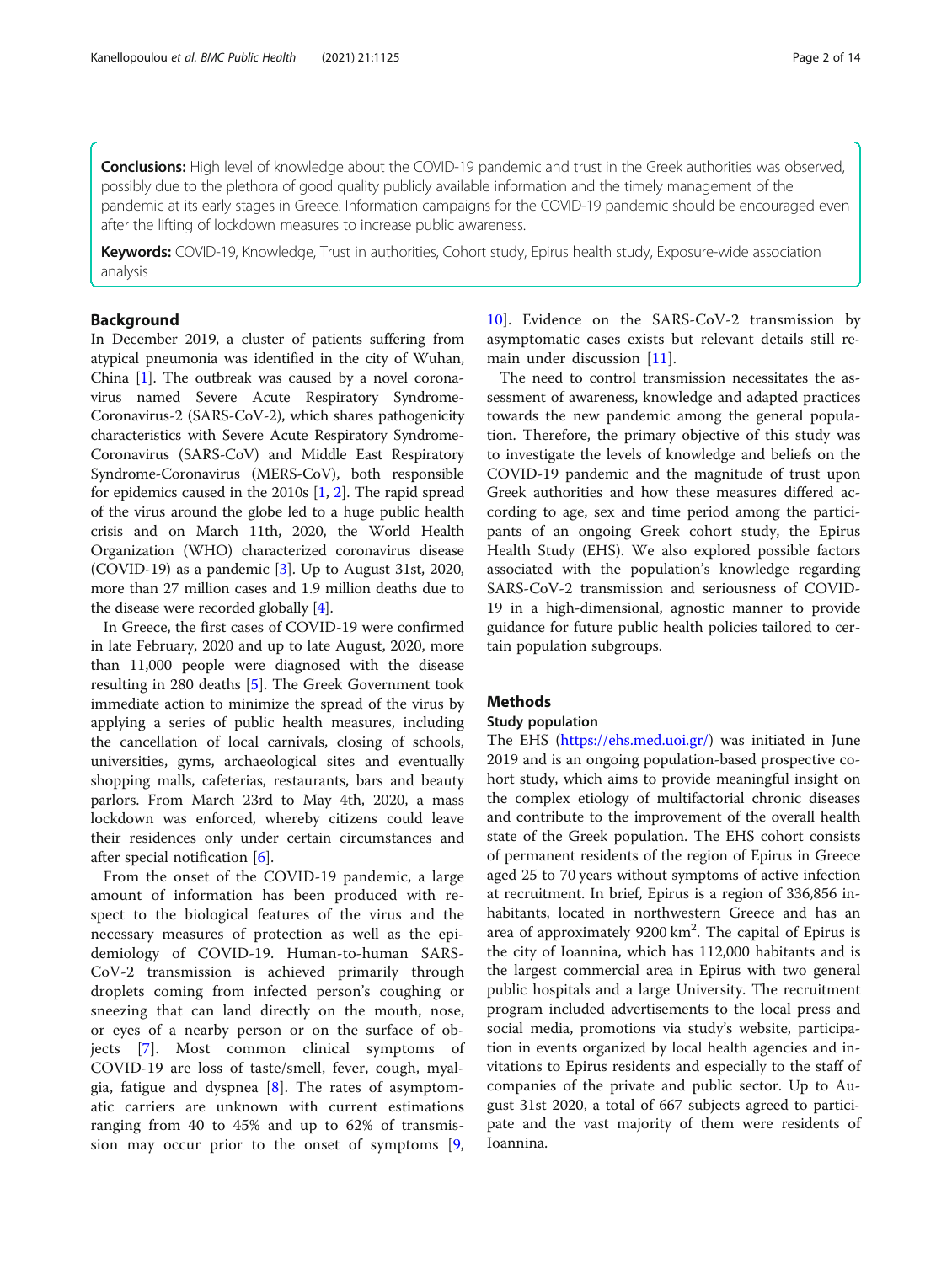## Data collection

## Socio-demographic characteristics, general health status and lifestyle data

All participants were interviewed face-to-face by two trained interviewers with the use of a standard closeended questionnaire at recruitment. Information was collected regarding i) socio-demographic characteristics, such as age, sex, place of birth, marital status, educational level, employment status and income, ii) general health status, including symptoms of anxiety and depression, iii) personal and family medical history, and iv) lifestyle factors, including physical activity and sedentariness, smoking habits, alcohol consumption, cellphone use, sleep patterns, birth history, reproductive factors in women, cancer screening, medication and dietary supplement use, and dietary behaviors with a special focus on adherence to Mediterranean diet.

Symptoms of anxiety and depression were assessed with the two leading questions from the General Anxiety Disorder-7 (GAD-7) [[12\]](#page-13-0) and the Patient Health Questionnaire-9 (PHQ-9) [[13\]](#page-13-0), respectively. Adherence to Mediterranean diet was estimated by calculating the 14-point Mediterranean Diet Adherence Screener (MEDAS), which defines adherence as low (0–6 points) or high (7–14 points) [\[14](#page-13-0)]. The participants' sleep quality was assessed using the Pittsburgh Sleep Quality Index (PSQI) [[15\]](#page-13-0), which ranges from 0 to 21 and the higher the score, the poorer the sleep quality. Participants were classified as non-smokers, former smokers and current smokers according to their self-reported smoking habits. Finally, duration of recreational physical activity was assessed in days per week and minutes per day and then converted to metabolic equivalents of energy expenditure (MET). Each type of activity was assigned to a specific MET score, that is, 3.0 for walking, 6.0 and 9.0 for moderate-intensity and vigorous-intensity physical activity, respectively [[16\]](#page-13-0). The activity-specific MET value was then multiplied by the duration of activity in number of hours per week.

## Anthropometric and clinical measurements

All participants attended a series of extensive clinical examinations at the baseline visit by two trained medical professionals. Weight and standing height were measured after removal of heavy clothing and shoes. Waist and hip circumference were measured at standing position after taking a deep breath at the thinnest spot of the waist and the widest spot of the hip,

respectively. All anthropometric variables were measured using SECA equipment. Bioelectrical impedance analysis was performed using the Tanita MC-780MA machine. Pulse oxymetry was performed using the H-100B EDAN. Systolic and diastolic blood pressures were measured using the MicroLife A6 PC-AFIB PC monitor. Arterial stiffness was measured using the Mobil-O-Graph PWA New Generation 24 h ABPM Classic monitor [[17](#page-13-0)]. In addition, cognitive function was assessed by three brief neuropsychological procedures, namely the Greek version of the Trail Making test  $[18, 19]$  $[18, 19]$  $[18, 19]$ , Logical Memory  $[20]$  $[20]$  and the Verbal Fluency test [\[21](#page-13-0)], and administered by two trained interviewers. Blood, urine and saliva samples were collected at recruitment after fasting for at least eight hours from all participants. Serum glucose (GLU), total cholesterol (TCHOL), low- (LDL) and highdensity lipoprotein (HDL) cholesterol and triglycerides (TG) were measured at a commercial laboratory facility in Ioannina, Greece. Within- and between-lab variability was assessed on the same day on blind duplicate aliquots in a random sample of 11 and 7 participants, respectively. Duplicate aliquots were measured at the biochemistry laboratory of the University Hospital of Ioannina, Greece. The within-lab coefficients of variation (%CV) were 0.88, 0.85, 0.62, 1.31 and 1.20% for GLU, TCHOL, LDL, HDL and TG, respectively, and 3.30, 6.62, 4.41, 6.34 and 4.72% for the between-lab variability.

## The COVID-19 sub-questionnaire

Due to the alarming spread of SARS-CoV-2 and the continuously increasing number of cases and subsequent deaths globally, a set of 24 COVID-19-related questions was integrated in the standard EHS questionnaire shortly after March 23rd, 2020, when lockdown measures were enforced in Greece, aiming to depict the level of awareness, knowledge and trust to the Greek authorities regarding the COVID-19 pandemic. Three questions investigated participants' alertness regarding the pandemic and five questions assessed SARS-CoV-2 testing and COVID-19 clinical symptoms. Twelve questions evaluated the knowledge for the modes of SARS-CoV-2 transmission, severity of COVID-19 and participants' capability of protecting themselves against SARS-CoV-2, and the last four questions examined participants' beliefs towards the available information regarding the pandemic and trust in the Greek Government and health authorities for mitigating COVID-19. The COVID-19 sub-questionnaire was administered with face-to-face interviews, except for participants who joined the study before May 18th, 2020, for whom telephone-based interviews were conducted.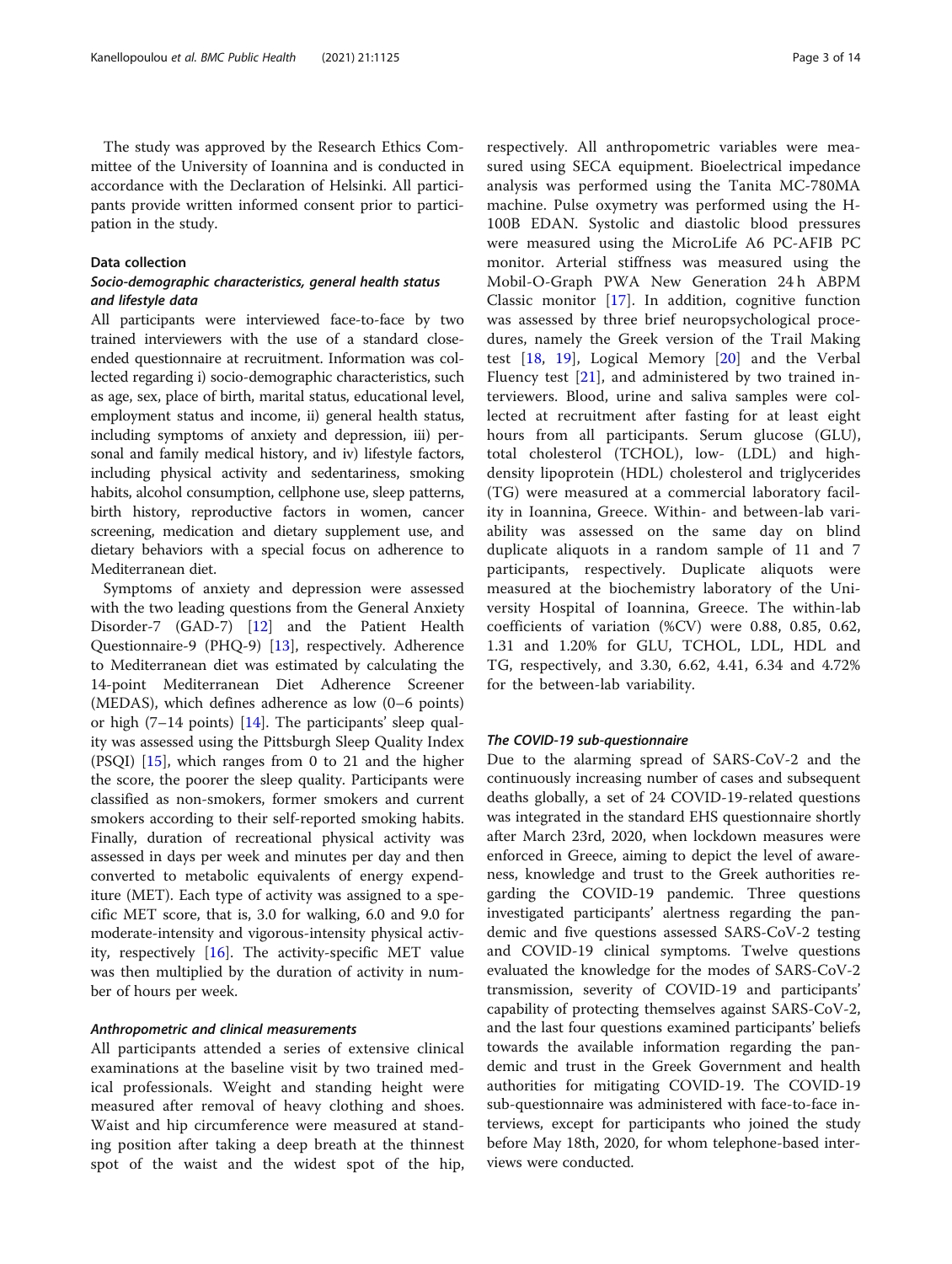## Assessment of knowledge regarding the COVID-19 pandemic

A categorical variable was constructed to capture knowledge regarding the COVID-19 pandemic. Overall knowledge status was labeled as poor, moderate or good based on participants' answers in the following items: modes of SARS-CoV-2 transmission, SARS-CoV-2 transmission by asymptomatic cases and COVID-19 severity. Poor knowledge was determined by answering "No" in at least one of the following three questions: i) "Is SARS-CoV-2 transmitted by droplets in the air?", ii) "Is SARS-CoV-2 transmitted by contacting infected people?", and iii) "Is SARS-CoV-2 transmitted by touching contaminated surfaces?". When participants answered correctly to all three aforementioned questions, they were further asked whether an asymptomatic case could transmit the virus and their perception over COVID-19 severity. If the corresponding answers were "No" and "Many people survive, many people die", "Some people survive, most people die" or "Almost everyone dies", respectively, then the knowledge status was characterized as moderate. Finally, good knowledge was established if participants answered correctly to all aforementioned questions (Additional File [1](#page-12-0)).

## Statistical analysis

Participants' baseline characteristics were summarized using means and standard deviations (SD) for continuous variables, and percentages for categorical variables. All questions included in the COVID-19 subquestionnaire were summarized overall and by sex, age group (25–39, 40–49, 50–59, ≥60 years) and date of interview (March 30th to May 3rd, 2020, and two postlockdown time periods: May 4th to June 31st, 2020 and July 1st to August 31st, 2020). Pearson's chi-square and Fisher's exact tests were employed to detect differences between subgroups.

An agnostic hypothesis generating exposure-wide association analysis was conducted using ordinal logistic regression models to quantify the associations between the level of participants' knowledge towards the COVID-19 pandemic and 153 categorical and continuous explanatory variables arising from participants' interviews and clinical examinations. Variables assessing verbal fluency were not considered eligible for our analysis due to high proportion of missing values. Dichotomous variables with prevalence of less than 10% and variables pertaining to a specific subgroup of participants (e.g. reproductive variables in women) were also excluded for statistical power reasons. Multiple comparisons were corrected using a false discovery rate (FDR) threshold of 5% based on the Benjamini–Hochberg approach [\[22](#page-13-0)]. Continuous exposures and knowledge status results are presented as odds ratios (OR) per 1 SD increment. All

models were adjusted for continuous age and sex. Statistical analyses were performed using STATA (version 14; StataCorp, College Station, TX, USA).

## Results

## Participant characteristics

Of the 667 subjects enrolled in the EHS cohort up to August 31st, 2020, we excluded 105 (15.7%) participants who joined the study before March, 2020 and could not be reached via telephone to answer the COVID-19 subquestionnaire. The distribution of baseline descriptive characteristics is shown in Table [1,](#page-4-0) and they were very similar between the EHS total and analytical sample. A total of 563 participants, 337 women and 226 men, constituted the analytical study sample, of them 170 women and 114 men completed the study before May 4th, 2020 when lockdown measures were partially lifted. The mean age of participants enrolled before or after May 4th, 2020 was 48.6 (SD = 11.1) and 48.7 (SD = 11.0) years, respectively. The majority (66.4%) of participants had university education, 31% were current smokers, 43% drank alcohol at least once per week, reported low levels of recreational physical activity and had a mean BMI of  $26.6 \text{ kg/m}^2$  (SD = 4.7), and mean body fat percentage of  $28.4\%$  (SD = 7.8) (Table [1](#page-4-0)).

## Awareness towards COVID-19 pandemic

In Table [2,](#page-5-0) COVID-19-related questions are presented in the total analytical sample and by sex, age group and period of interview. The vast majority of study participants (98.4%) were aware of the pandemic, although a significant difference was observed by sex as male participants showed slightly smaller awareness (96.9% vs 99.4%, *p*-value = 0.034). Only 14  $(2.5%)$  participants reported having a SARS-CoV-2 molecular test with none of them reporting a positive result. A total of 23 (4.5%) participants reported that they believed they had contracted the virus, although not tested, and 42 (7.5%) participants reported suffering from COVID-19-relevant symptoms during previous months, such as fever, cough, dyspnea and loss of taste/smell. The percentage of participants reporting belief of self-infection and symptoms of SARS-CoV-2 infection were higher for participants that joined the study during July and August, 2020 (15 and 21.7%, respectively) compared to previous months (p-value< 0.001). Only two participants reported having a family member tested positive for SARS-CoV-2. Approximately 33% of participants considered themselves as absolutely capable of protecting themselves against SARS-CoV-2 with higher proportions observed in earlier times of interview (by time period: 43.6% vs. 23.4% vs. 19.2%, p-value< 0.001), whereas 4.3 and 27.6% reported absolute and moderate certainty that they will not get infected, respectively, and the percentage of moderate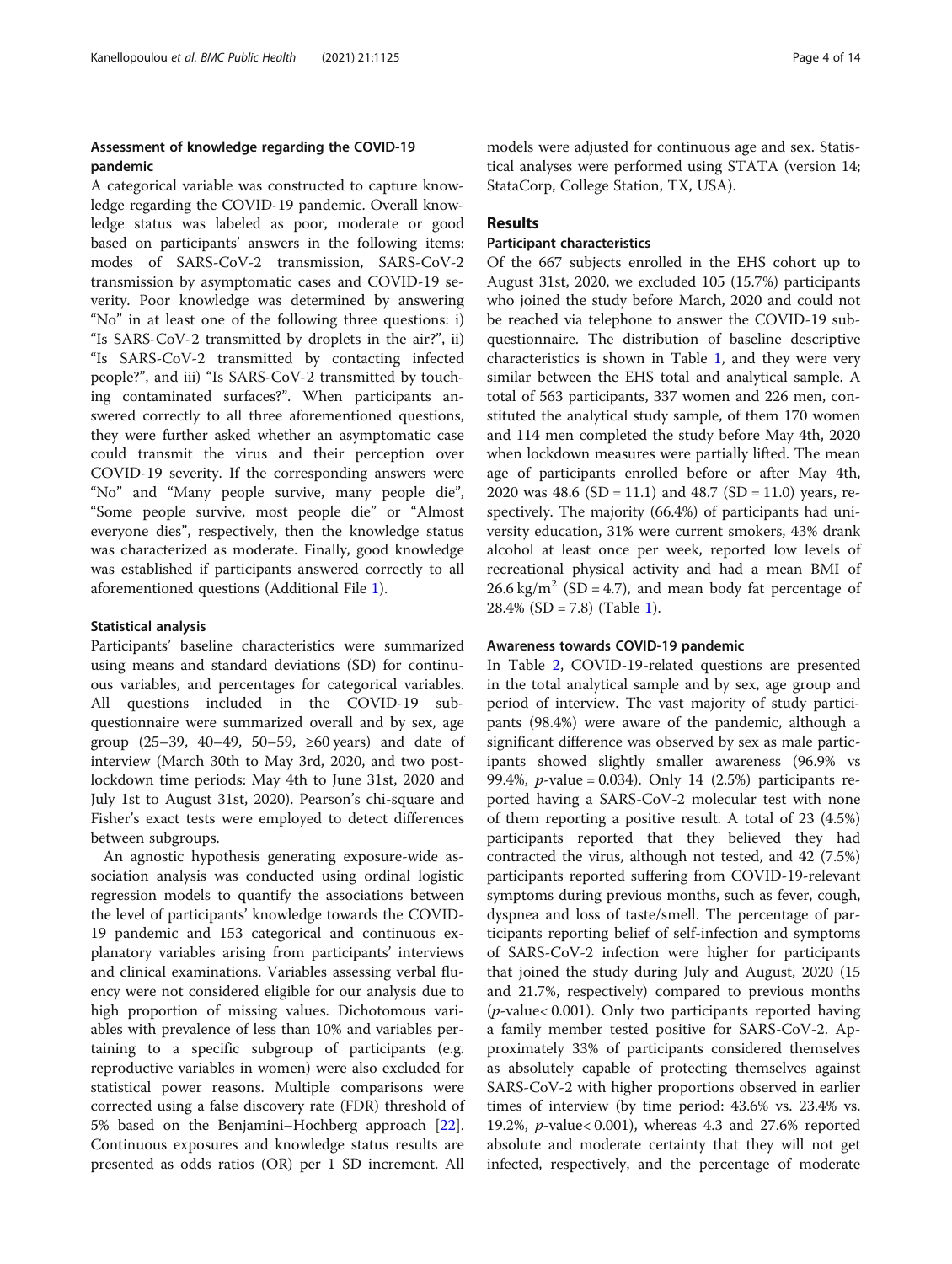#### <span id="page-4-0"></span>Table 1 Descriptive characteristics of Epirus Health Study (EHS) participants

|                                                                      | Total sample ( $n = 667$ ) | Study sample ( $n = 563$ ) |
|----------------------------------------------------------------------|----------------------------|----------------------------|
| Age [years; mean (SD)]                                               | 48.7 (11.3)                | 48.7 (11.0)                |
| Sex [n (%)]                                                          |                            |                            |
| Women                                                                | 399 (59.8)                 | 337 (59.9)                 |
| Maximum level of education [n (%)]                                   |                            |                            |
| Junior high school                                                   | 67(10.1)                   | 52 (9.3)                   |
| High school                                                          | 165 (24.8)                 | 136 (24.2)                 |
| University                                                           | 264 (39.6)                 | 228 (40.6)                 |
| Post-graduate studies                                                | 170 (25.5)                 | 146 (26.0)                 |
| Smoking status <sup>1</sup> [n (%)]                                  |                            |                            |
| Non-smokers                                                          | 297 (44.5)                 | 247 (43.9)                 |
| Former smokers                                                       | 163 (24.4)                 | 140 (24.9)                 |
| Current smokers                                                      | 207 (31.0)                 | 176 (31.3)                 |
| Alcohol consumption [n (%)]                                          |                            |                            |
| Never                                                                | 58 (8.7)                   | 51(9.1)                    |
| Less than once/month                                                 | 210 (31.5)                 | 177 (31.4)                 |
| 1-3 times/month                                                      | 110(16.5)                  | 94 (16.7)                  |
| 1-2 times/week                                                       | 176 (26.4)                 | 152 (27.0)                 |
| At least 3 times/week                                                | 113 (16.9)                 | 89 (15.8)                  |
| Moderate-intensity recreational PA [METs-hours/week, mean (SD)]      | 5.3(11.0)                  | 5.5(11.5)                  |
| Vigorous-intensity recreational PA [METs-hours/week, mean (SD)]      | 5.4 (15.4)                 | 4.9 (14.6)                 |
| Mediterranean diet assessment score [mean (SD)]                      | 7.2(1.8)                   | 7.1(1.8)                   |
| Pittsburgh sleep quality index [mean (SD)]                           | 5.1(2.6)                   | 5.0(2.4)                   |
| Body mass index <sup>2</sup> [kg/m <sup>2</sup> ; mean (SD)]         | 26.5(4.7)                  | 26.6(4.7)                  |
| Body fat <sup>2</sup> [%; mean (SD)]                                 | 28.4 (7.8)                 | 28.4 (7.8)                 |
| Systolic blood pressure <sup>3</sup> [mmHg; mean (SD)]               | 117.2(15.1)                | 117.5(15.1)                |
| Diastolic blood pressure <sup>3</sup> [mmHg; mean (SD)]              | 75.0 (9.9)                 | 75.2 (9.9)                 |
| Total cholesterol <sup>4</sup> [mg/dL; mean (SD)]                    | 194.7 (34.1)               | 194.7 (34.0)               |
| Low-density lipoprotein cholesterol <sup>4</sup> [mg/dL; mean (SD)]  | 126.4 (33.6)               | 126.2 (33.5)               |
| High-density lipoprotein cholesterol <sup>4</sup> [mg/dL; mean (SD)] | 54.3 (11.7)                | 54.2 (11.8)                |
| Triglycerides <sup>4</sup> [mg/dL; mean (SD)]                        | 94.6 (57.9)                | 96.7 (59.7)                |
| Glucose <sup>4</sup> [mg/dL; mean (SD)]                              | 85.5 (15.5)                | 85.6 (15.9)                |

Abbreviations: METs, Metabolic equivalents of energy expenditure; PA, Physical activity; SD, Standard deviation

Variable indicating smoking status was constructed as follows: non-smokers; participants who were lifelong non-smokers or have tasted smoking products once or twice, former smokers; participants who have quitted smoking, current smokers; participants who smoked occasionally or were active smokers

<sup>2</sup>Parameters from lipometry tests conducted in the context of EHS

<sup>3</sup>Parameters measured using blood pressure monitors in the context of EHS

<sup>4</sup>Parameters from blood tests conducted in the context of EHS

certainty decreased with time (by time period: 33.3% vs. 27.4% vs. 14.2%, p-value< 0.001) (Table [2\)](#page-5-0).

## Knowledge on SARS-CoV-2 transmission routes and COVID-19 severity

More than 95% of participants reported that SARS-CoV-2 could be transmitted by droplets in the air, by contacting infected people or by touching contaminated surfaces (Table [2\)](#page-5-0). Approximately 14, 28 and 4% of participants reported that SARS-CoV-2 could be

transmitted through blood transfusion, sexual intercourse or mosquito bite, respectively, and a larger proportion of participants younger than 50 years compared to older participants reported that SARS-CoV-2 can be transmitted through sexual intercourse  $(p$ -value $< 0.001$ ). Almost all participants (98%) reported that SARS-CoV-2 could be transmitted by asymptomatic cases. Concerning COVID-19 severity, most participants (94.5%) reported that most people who contracted SARS-CoV-2 survive and some die (Table [2](#page-5-0)). When the questions regarding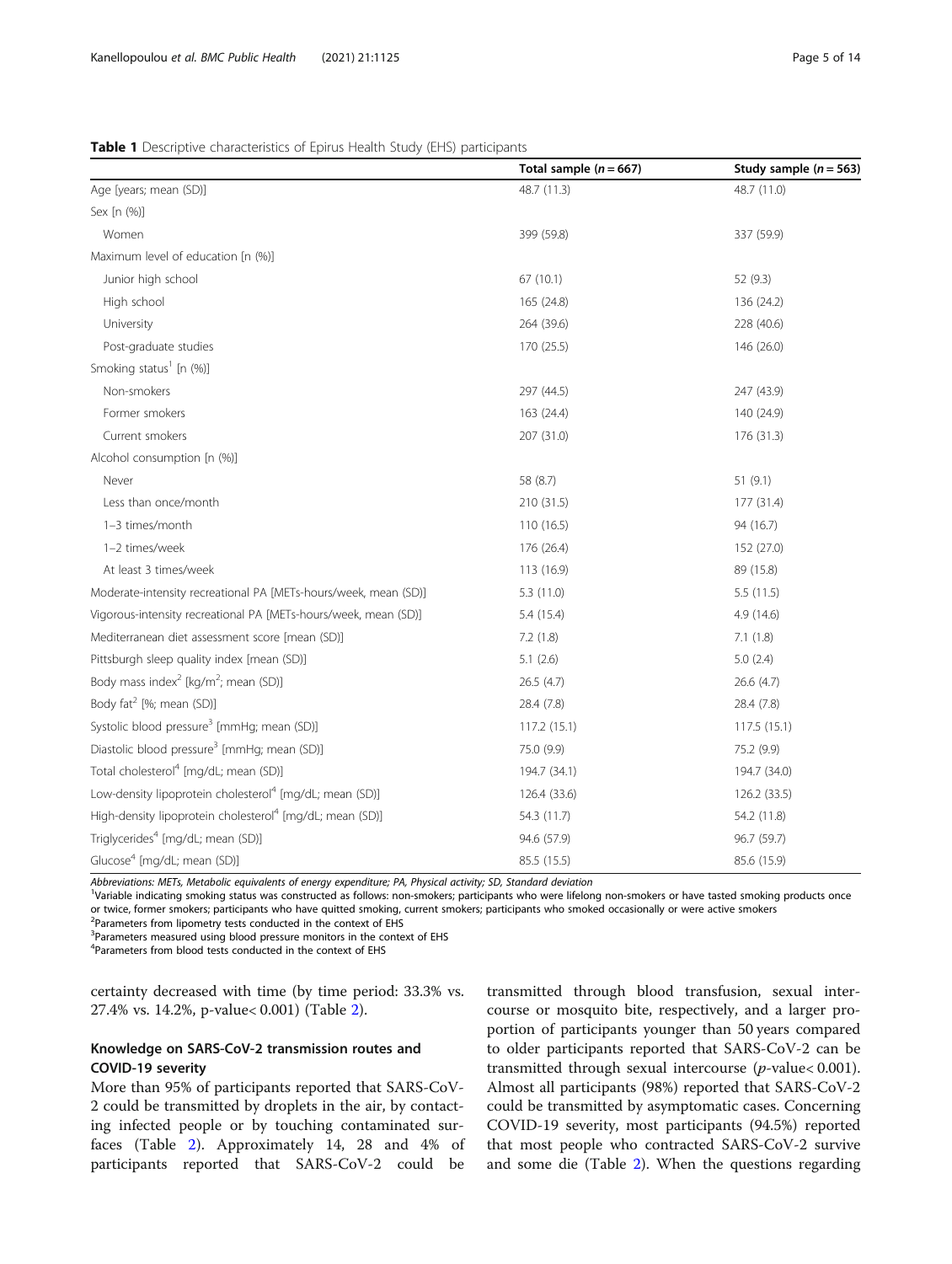| ֕<br>١<br>j<br>l<br>١<br>$\frac{1}{2}$<br>l<br>i<br>I<br>١<br>$\overline{ }$<br>1<br>i<br>٢<br>י<br>י<br>j<br>İ<br>à<br>١<br>$\overline{a}$<br>Į<br>S<br>١<br>١<br>Ï<br>l<br>١<br>١<br>ׇ֠<br>١<br>ׇ֘֒<br>j<br>j<br>j<br>۱<br>j<br>Í<br>$\overline{\mathbf{r}}$<br>$\frac{1}{2}$<br>،<br>ا<br>J<br>ı<br>į<br>j<br>İ<br>į<br>I<br>j<br>Ï<br>֖֧֢ׅ֧֦֧֢ׅ֧֧ׅ֧֧֚֚֚֚֚֚֚֚֚֚֚֚֚֚֚֚֚֬֘֝֬֜֓֡֬֝֓<br>$\overline{\phantom{a}}$<br>ļ<br>j<br>l<br>١<br>ī<br>j<br>١<br>֦<br>j<br>١<br>å<br>l<br>l<br>j<br>ά<br>J<br>֦<br>١<br>j<br>֡֡֡֡֡֡֡֡<br>ŕ<br>Ì<br>֕<br>I<br>j<br>ï<br>I<br>ׇ֠<br>ׇ֚֘֡<br>١<br>)<br>j<br>j<br>j<br>j<br>l | i |
|----------------------------------------------------------------------------------------------------------------------------------------------------------------------------------------------------------------------------------------------------------------------------------------------------------------------------------------------------------------------------------------------------------------------------------------------------------------------------------------------------------------------------------------------------------------------------------------------------------------|---|
|                                                                                                                                                                                                                                                                                                                                                                                                                                                                                                                                                                                                                |   |
|                                                                                                                                                                                                                                                                                                                                                                                                                                                                                                                                                                                                                |   |
|                                                                                                                                                                                                                                                                                                                                                                                                                                                                                                                                                                                                                |   |
|                                                                                                                                                                                                                                                                                                                                                                                                                                                                                                                                                                                                                |   |
|                                                                                                                                                                                                                                                                                                                                                                                                                                                                                                                                                                                                                |   |
|                                                                                                                                                                                                                                                                                                                                                                                                                                                                                                                                                                                                                |   |
|                                                                                                                                                                                                                                                                                                                                                                                                                                                                                                                                                                                                                |   |
|                                                                                                                                                                                                                                                                                                                                                                                                                                                                                                                                                                                                                |   |
|                                                                                                                                                                                                                                                                                                                                                                                                                                                                                                                                                                                                                |   |
|                                                                                                                                                                                                                                                                                                                                                                                                                                                                                                                                                                                                                |   |
|                                                                                                                                                                                                                                                                                                                                                                                                                                                                                                                                                                                                                |   |
|                                                                                                                                                                                                                                                                                                                                                                                                                                                                                                                                                                                                                |   |
|                                                                                                                                                                                                                                                                                                                                                                                                                                                                                                                                                                                                                |   |
|                                                                                                                                                                                                                                                                                                                                                                                                                                                                                                                                                                                                                |   |
|                                                                                                                                                                                                                                                                                                                                                                                                                                                                                                                                                                                                                |   |
|                                                                                                                                                                                                                                                                                                                                                                                                                                                                                                                                                                                                                |   |
|                                                                                                                                                                                                                                                                                                                                                                                                                                                                                                                                                                                                                |   |
|                                                                                                                                                                                                                                                                                                                                                                                                                                                                                                                                                                                                                |   |
|                                                                                                                                                                                                                                                                                                                                                                                                                                                                                                                                                                                                                |   |
|                                                                                                                                                                                                                                                                                                                                                                                                                                                                                                                                                                                                                |   |
|                                                                                                                                                                                                                                                                                                                                                                                                                                                                                                                                                                                                                |   |
|                                                                                                                                                                                                                                                                                                                                                                                                                                                                                                                                                                                                                |   |
|                                                                                                                                                                                                                                                                                                                                                                                                                                                                                                                                                                                                                |   |
|                                                                                                                                                                                                                                                                                                                                                                                                                                                                                                                                                                                                                |   |
|                                                                                                                                                                                                                                                                                                                                                                                                                                                                                                                                                                                                                |   |
|                                                                                                                                                                                                                                                                                                                                                                                                                                                                                                                                                                                                                |   |
|                                                                                                                                                                                                                                                                                                                                                                                                                                                                                                                                                                                                                |   |
|                                                                                                                                                                                                                                                                                                                                                                                                                                                                                                                                                                                                                |   |
|                                                                                                                                                                                                                                                                                                                                                                                                                                                                                                                                                                                                                |   |
|                                                                                                                                                                                                                                                                                                                                                                                                                                                                                                                                                                                                                |   |
|                                                                                                                                                                                                                                                                                                                                                                                                                                                                                                                                                                                                                |   |
|                                                                                                                                                                                                                                                                                                                                                                                                                                                                                                                                                                                                                |   |
|                                                                                                                                                                                                                                                                                                                                                                                                                                                                                                                                                                                                                |   |
|                                                                                                                                                                                                                                                                                                                                                                                                                                                                                                                                                                                                                |   |
|                                                                                                                                                                                                                                                                                                                                                                                                                                                                                                                                                                                                                |   |
|                                                                                                                                                                                                                                                                                                                                                                                                                                                                                                                                                                                                                |   |
|                                                                                                                                                                                                                                                                                                                                                                                                                                                                                                                                                                                                                |   |
|                                                                                                                                                                                                                                                                                                                                                                                                                                                                                                                                                                                                                |   |
|                                                                                                                                                                                                                                                                                                                                                                                                                                                                                                                                                                                                                |   |
|                                                                                                                                                                                                                                                                                                                                                                                                                                                                                                                                                                                                                |   |
|                                                                                                                                                                                                                                                                                                                                                                                                                                                                                                                                                                                                                |   |
|                                                                                                                                                                                                                                                                                                                                                                                                                                                                                                                                                                                                                |   |

<span id="page-5-0"></span>

|                                                                             |                        | According to sex                 |                       |               |                          | According to age (years) |                        |                             |            | According to the date of report   |                                |                                   |                      |
|-----------------------------------------------------------------------------|------------------------|----------------------------------|-----------------------|---------------|--------------------------|--------------------------|------------------------|-----------------------------|------------|-----------------------------------|--------------------------------|-----------------------------------|----------------------|
|                                                                             | $(n = 563)$<br>Overall | $(n = 226)$<br>Nen               | Women<br>$(n = 337)$  | value<br>ፈ    | $(n = 122)$<br>$25 - 39$ | $40-49$<br>$(n = 191)$   | $50-59$<br>$(n = 151)$ | $(n = 99)$<br>$\frac{4}{9}$ | value<br>ፈ | March 30th-May<br>3rd $(n = 284)$ | May 4th-June 31st<br>(n = 159) | July 1st-August<br>31st (n = 120) | value<br>ፈ           |
| Awareness towards COVID-19 pandemic                                         |                        |                                  |                       |               |                          |                          |                        |                             |            |                                   |                                |                                   |                      |
| Are you aware of the COVID-19 pandemic?                                     |                        |                                  |                       |               |                          |                          |                        |                             |            |                                   |                                |                                   |                      |
| $\frac{1}{2}$                                                               | 9(1.6)                 | 7(3.1)                           | 2(0.6)                | 0.034         | 3(2.5)                   | 5 (2.6)                  | $1(0.7)$               | $\circ$ $^{\circ}$          | 0.241      | 7(2.5)                            | 2(1.3)                         | $\circ$                           | 0.194                |
| Yes                                                                         | 554 (98.4)             | 219 (96.9)                       | 335 (99.4)            |               | 119 (97.5)               | 186 (97.4)               | 150 (99.3)             | 99 (100)                    |            | 277 (97.5)                        | 157 (98.7)                     | 120(100)                          |                      |
| Have you been tested for SARS-CoV-2?                                        |                        |                                  |                       |               |                          |                          |                        |                             |            |                                   |                                |                                   |                      |
| $\frac{6}{5}$                                                               | 549 (97.5)             | 221 (97.8)                       | 328 (97.3)            | 0.790         | 116 (95.1)               | 187 (97.9)               | 148 (98.1)             | 98 (99.0)                   | 0.318      | 280 (98.6)                        | 155 (97.5)                     | 114 (95.0)                        | 0.112                |
| Yes                                                                         | 14(2.5)                | 5 (2.2)                          | 9(2.7)                |               | (6.4.9)                  | 4(2.1)                   | 3(2.0)                 | 1(1.0)                      |            | 4(1.4)                            | 4(2.5)                         | 6(5.0)                            |                      |
| Have you been tested positive for SARS-CoV-2?                               |                        |                                  |                       |               |                          |                          |                        |                             |            |                                   |                                |                                   |                      |
| $\frac{1}{2}$                                                               | 563 (100)              | 226 (100)                        | 337 (100)             | $\frac{1}{2}$ | 122 (100)                | 191 (100)                | 151 (100)              | 99 (100)                    | $\lessgtr$ | 284 (100)                         | 159 (100)                      | 120(100)                          | $\frac{1}{2}$        |
| Yes                                                                         | $\circ$                | $\circ$                          | $\circ$ $^{\circ}$    |               | $\circ$                  | $\circ$                  | $\circ$                | $\circ$                     |            | $\circ$                           | $\circ$                        | $\circ$                           |                      |
| Do you believe you're positive for SARS-CoV-2, although not tested?         |                        |                                  |                       |               |                          |                          |                        |                             |            |                                   |                                |                                   |                      |
| $\frac{1}{2}$                                                               | 490 (95.5)             |                                  | 202 (96.2) 288 (95.1) | 0.666         | 106 (94.6)               | 162(95.3)                | 129 (95.6)             | 93 (96.9)                   | 0.893      | 254 (98.1)                        | [51 (98.1)                     | 85 (85.0)                         | 0.001                |
| Yes                                                                         | 23(4.5)                | $8(3.8)$                         | 15 (5.0)              |               | 6(5.4)                   | $8(4.7)$                 | 6(4.4)                 | 3(3.1)                      |            | 5(1.9)                            | 3(2.0)                         | 15 (15.0)                         |                      |
| Have you had COVID-19-related symptoms for several days during last months? |                        |                                  |                       |               |                          |                          |                        |                             |            |                                   |                                |                                   |                      |
| $\stackrel{\circ}{\geq}$                                                    | 515 (92.5)             |                                  | 209 (92.9) 306 (92.2) | 0.870         | 112 (92.6)               | 176 (93.1)               | 134 (90.5)             | 93 (93.9)                   | 0.778      | 266 (95.7)                        | 155 (97.5)                     | 94 (78.3)                         | 0.001                |
| Yes                                                                         | 42 (7.5)               | 16(7.1)                          | 26 (7.8)              |               | 9 (7.4)                  | 13 (6.9)                 | 14(9.5)                | 6(6.1)                      |            | 12(4.3)                           | 4(2.5)                         | 26 (21.7)                         |                      |
| Have you had any family member tested positive for SARS-CoV-2?              |                        |                                  |                       |               |                          |                          |                        |                             |            |                                   |                                |                                   |                      |
| $\frac{1}{2}$                                                               |                        | 559 (99.6) 224 (99.6) 335 (99.7) |                       | 1.000         | 121 (99.2)               | 191 (100)                | 149 (99.3)             | (001) 86                    | 0.550      | 283 (100)                         | 157 (99.4)                     | 119 (99.2)                        | 0.245                |
| Yes                                                                         | 2(0.4)                 | 1(0.4)                           | 1(0.3)                |               | $1(0.8)$                 | $\circ$                  | $1(0.7)$               | $\circ$ $^{\circ}$          |            | $\circ$                           | 1(0.6)                         | 1(0.8)                            |                      |
| Are you capable of protecting yourself against SARS-CoV-2?                  |                        |                                  |                       |               |                          |                          |                        |                             |            |                                   |                                |                                   |                      |
| No capability                                                               | 2(0.4)                 | $\circ$                          | 2(0.6)                | 0.642         | $_{\odot}$ $_{\odot}$    | 1(0.5)                   | $1(0.7)$               | $\circ$                     | 0.093      | 2(0.7)                            | $\circ$ $^{\rm o}$             | $\circ$                           | $\frac{1}{\sqrt{2}}$ |
| Little capability                                                           | 14(2.5)                | 6(2.7)                           | $8(2.4)$              |               | 3(2.5)                   | 9(4.8)                   | $2(1.3)$               | $\circ$                     |            | 5(1.8)                            | $2(1.3)$                       | $7(5.8)$                          |                      |
| Moderate capability                                                         | 361 (64.5)             | 150 (66.7)                       | 211 (63.0)            |               | 87(71.3)                 | 111 (58.7)               | 101(67.3)              | 62 (62.6)                   |            | 152 (53.9)                        | 119 (75.3)                     | 90 (75.0)                         |                      |
| Absolute capability                                                         | 183 (32.7)             | 69 (30.7)                        | 114 (34.0)            |               | 32(26.2)                 | 68 (36.0)                | 46 (30.7)              | 37(37.4)                    |            | 123 (43.6)                        | 37 (23.4)                      | 23 (19.2)                         |                      |
| Are you sure you won't get infected by SARS-CoV-2?                          |                        |                                  |                       |               |                          |                          |                        |                             |            |                                   |                                |                                   |                      |
| No certainty                                                                | 301 (53.9)             |                                  | 111 (49.1) 190 (57.1) | 0.209         | 68 (55.7)                | 110 (58.2)               | 80 (53.7)              | 43 (43.4)                   | $0.514*$   | 125(44.3)                         | 91 (58.0)                      | 85 (70.8)                         | $\frac{1}{\sqrt{2}}$ |
| Little certainty                                                            | 80 (14.3)              | 34 (15.0)                        | 46 (13.8)             |               | 19 (15.6)                | 25 (13.2)                | 22 (14.8)              | 14(14.1)                    |            | 51 (18.1)                         | 14(8.9)                        | 15 (12.5)                         |                      |
| Moderate certainty                                                          | 154 (27.6)             | 68 (30.1)                        | 86 (25.8)             |               | 29 (23.8)                | 48 (25.4)                | 41 (27.5)              | 36 (36.4)                   |            | 94 (33.3)                         | 43 (27.4)                      | 17(14.2)                          |                      |
| Absolute certainty                                                          | 24 (4.3)               | 13(5.8)                          | 11(3.3)               |               | 6(4.9)                   | 6(3.2)                   | 6(4.0)                 | 6(6.1)                      |            | 12(4.3)                           | 9(5.7)                         | 3(2.5)                            |                      |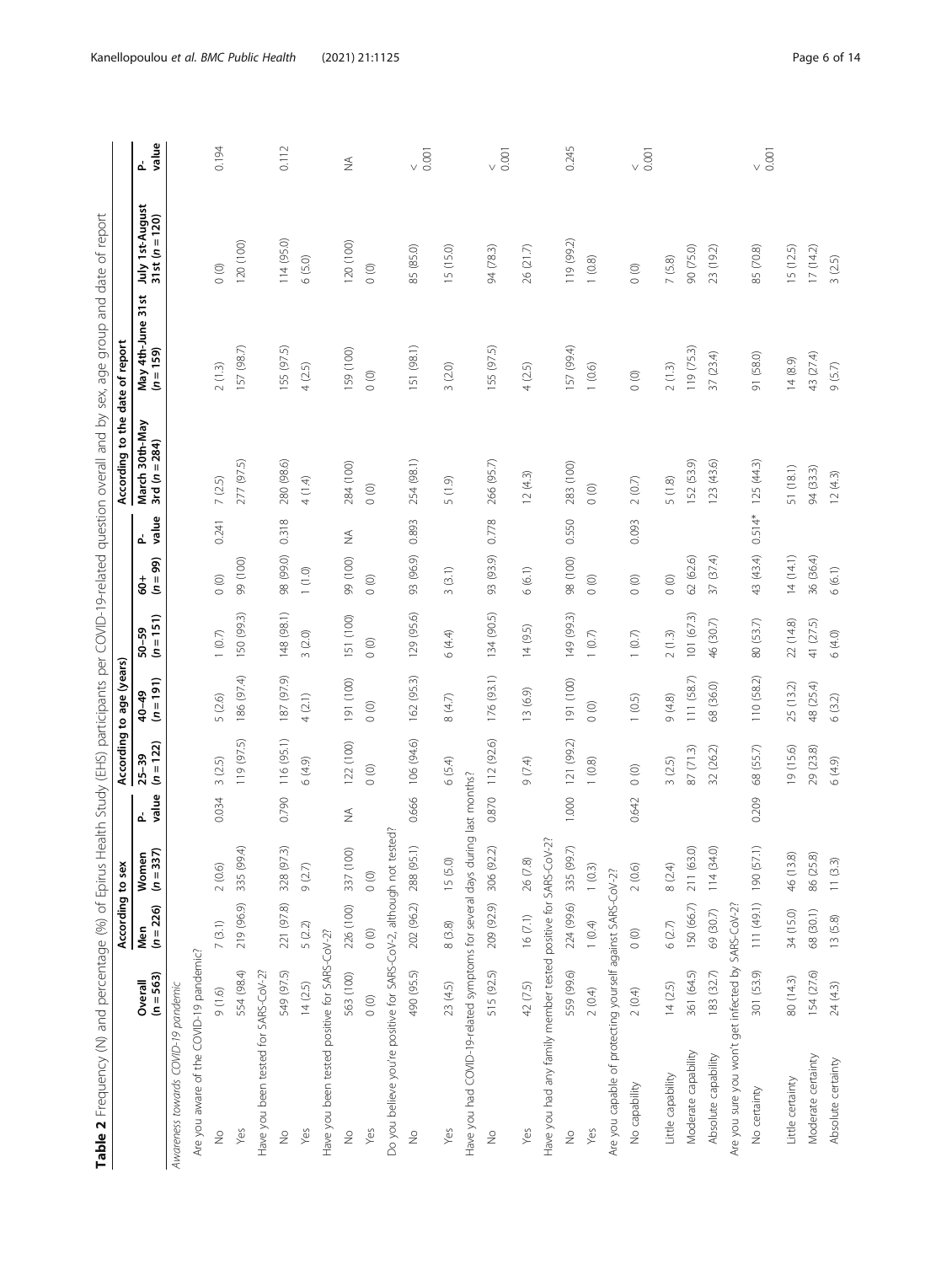| Ì<br>ţ                                                |
|-------------------------------------------------------|
|                                                       |
|                                                       |
|                                                       |
|                                                       |
|                                                       |
| ļ                                                     |
|                                                       |
|                                                       |
|                                                       |
| ֕                                                     |
|                                                       |
| $\overline{1}$<br>֡֡֡֡֡֡                              |
|                                                       |
|                                                       |
| Ĩ                                                     |
|                                                       |
| ļ                                                     |
| $\mathfrak{c}$                                        |
| $\ddot{\phantom{a}}$                                  |
| Ò                                                     |
| $\mathbf{r}$                                          |
|                                                       |
|                                                       |
| ת<br>ג                                                |
|                                                       |
| l<br>I                                                |
|                                                       |
| į<br>Ż                                                |
| i                                                     |
|                                                       |
|                                                       |
| ś                                                     |
|                                                       |
|                                                       |
|                                                       |
|                                                       |
| $\frac{1}{2}$                                         |
| ١                                                     |
| j<br>֖֖֖֖֖֧ׅ֧֧֧֧֚֚֚֚֚֚֚֚֚֚֚֚֚֚֚֚֚֚֚֚֚֚֚֚֚֚֚֬֝֝֓֝֓֞֝֓֞ |
| Ì<br>j                                                |
| ١                                                     |
| J<br>1<br>S                                           |
| J                                                     |
|                                                       |
|                                                       |
| İ                                                     |
|                                                       |
| ֕<br>J<br>֦֧ <u>֚</u>                                 |
|                                                       |
| i<br>١                                                |
|                                                       |
| Ï<br>$\overline{a}$<br>ĺ<br>۱                         |
|                                                       |
|                                                       |
|                                                       |
|                                                       |
|                                                       |
|                                                       |
|                                                       |
|                                                       |
|                                                       |
|                                                       |
| ֧֦֧֢ׅ֧ׅ֧֧ׅ֧ׅ֧֛֛֖֧֚֚֚֚֚֚֚֚֚֚֚֚֚֚֚֚֚֚֚֚֚֡֜֝֬֝֜֓<br>l    |
| j<br>j<br>l                                           |
|                                                       |
| ī                                                     |
| Ś                                                     |
| l                                                     |
| I                                                     |
| i<br>To                                               |
| آھما                                                  |
| į                                                     |
| $\ddot{\cdot}$<br>١<br>j                              |
| ï                                                     |
|                                                       |
|                                                       |
| ׇ֚֬                                                   |
|                                                       |
|                                                       |
|                                                       |
| i                                                     |
|                                                       |
| ת<br>גָ                                               |
| Ï<br>j                                                |
|                                                       |
|                                                       |
|                                                       |
|                                                       |
|                                                       |
|                                                       |
|                                                       |
|                                                       |
| I                                                     |
| ֺ֚<br>l<br>Ś                                          |
| ֖֚֚֡֬֝֬֝֬֝֬֝֬֝                                        |
| I<br>١                                                |
| l<br>í                                                |
| ı<br>ĺ                                                |
| I<br>l                                                |
| 1<br>Ï<br>í                                           |
|                                                       |

| Table 2 Frequency (N) and percentage (%) of Epirus Health Study (EHS) participants per COVID-19-related question overall and by sex, age group and date of report (Continued) |                        | According to sex   |                    |          |                          | According to age (years) |                        |                             |                      | According to the date of report   |                                |                                   |             |
|-------------------------------------------------------------------------------------------------------------------------------------------------------------------------------|------------------------|--------------------|--------------------|----------|--------------------------|--------------------------|------------------------|-----------------------------|----------------------|-----------------------------------|--------------------------------|-----------------------------------|-------------|
|                                                                                                                                                                               | $(n = 563)$<br>Overall | $(n = 226)$<br>Men | Women<br>$(n=337)$ | P_ Malue | $(n = 122)$<br>$25 - 39$ | $(n = 191)$<br>40-49     | $50-59$<br>$(n = 151)$ | $(n = 99)$<br>$\frac{4}{9}$ | P_<br>value          | March 30th-May<br>3rd $(n = 284)$ | May 4th-June 31st<br>(n = 159) | July 1st-August<br>31st (n = 120) | P-<br>value |
| Knowledge on transmission routes and COVID-19 severity                                                                                                                        |                        |                    |                    |          |                          |                          |                        |                             |                      |                                   |                                |                                   |             |
| Is SARS-CoV-2 transmitted through blood transfusion?                                                                                                                          |                        |                    |                    |          |                          |                          |                        |                             |                      |                                   |                                |                                   |             |
| $\frac{1}{2}$                                                                                                                                                                 | 438 (86.1)             | 185 (81.9)         | 298 (89.0)         | 0.018    | 97 (79.5)                | 165 (86.8)               | 132 (88.0)             | 89 (89.9)                   | 0.124                | 250 (88.7)                        | 138 (86.8)                     | 95 (79.2)                         | 0.046       |
| Yes                                                                                                                                                                           | 78 (13.9)              | 41 (18.1)          | 37(11.0)           |          | 25 (20.5)                | 25 (13.2)                | 18 (12.0)              | 10(10.1)                    |                      | 32 (11.4)                         | 21 (13.2)                      | 25 (20.8)                         |             |
| Is SARS-CoV-2 transmitted through droplets in the air?                                                                                                                        |                        |                    |                    |          |                          |                          |                        |                             |                      |                                   |                                |                                   |             |
| $\stackrel{\circ}{\geq}$                                                                                                                                                      | $4(0.7)$               | 1(0.4)             | 3(0.9)             | 0.652    | $\circ$                  | 3(1.6)                   | $1(0.7)$               | $\circ$                     | 0.501                | $\circ$                           | 4(2.5)                         | $\circ$                           | 0.008       |
| Yes                                                                                                                                                                           | 557 (99.3)             | 225 (99.6)         | 332 (99.1)         |          | 122 (100)                | 187 (98.4)               | 149 (99.3)             | 99 (100)                    |                      | 282 (100)                         | 155 (97.5)                     | 120 (100)                         |             |
| Is SARS-CoV-2 transmitted by contacting infected people?                                                                                                                      |                        |                    |                    |          |                          |                          |                        |                             |                      |                                   |                                |                                   |             |
| $\frac{1}{2}$                                                                                                                                                                 | 10(1.8)                | 4(1.8)             | $6(1.8)$           | 1.000    | 2(1.6)                   | 6(3.2)                   | 2(1.3)                 | $\circ$                     | 0.317                | $2\ (0.7)$                        | 4(2.5)                         | 4(3.3)                            | 0.102       |
| Yes                                                                                                                                                                           | 551 (98.2)             | 222 (98.2)         | 329 (98.2)         |          | 120 (98.4)               | 184 (96.8)               | 148 (98.7)             | 99 (100)                    |                      | 280 (99.3)                        | 155 (97.5)                     | 116 (96.7)                        |             |
| is SARS-CoV-2 transmitted by touching contaminated surfaces?                                                                                                                  |                        |                    |                    |          |                          |                          |                        |                             |                      |                                   |                                |                                   |             |
| $\stackrel{\circ}{\geq}$                                                                                                                                                      | 21(3.7)                | (0.40)             | 12(3.6)            | 0.824    | 5(4.1)                   | 8(4.2)                   | 4(2.7)                 | 4 (4.0)                     | 0.872                | 12(4.3)                           | 8(5.0)                         | 1(0.8)                            | 0.136       |
| Yes                                                                                                                                                                           | 540 (96.3)             | 217 (96.0)         | 323 (96.4)         |          | 117 (95.9)               | 182 (95.8)               | 146 (97.3)             | 95 (96.0)                   |                      | 270 (95.7)                        | 151 (95.0)                     | 119 (99.2)                        |             |
| Is SARS-CoV-2 transmitted through sex?                                                                                                                                        |                        |                    |                    |          |                          |                          |                        |                             |                      |                                   |                                |                                   |             |
| $\frac{1}{2}$                                                                                                                                                                 | 403 (71.8)             | 157 (69.5)         | 246 (73.4)         | 0.339    | 68 (55.7)                | 137 (72.1)               | 120 (80.0)             | 78 (78.8)                   | $\frac{1}{\sqrt{2}}$ | 199 (70.6)                        | 118(74.2)                      | 86 (71.7)                         | 0.732       |
| Yes                                                                                                                                                                           | 158 (28.2)             | 69 (30.5)          | 89 (26.6)          |          | 54 (44.3)                | 53 (27.9)                | 30 (20.0)              | 21(21.2)                    |                      | 83 (29.4)                         | 41 (25.8)                      | 34 (28.3)                         |             |
| Is SARS-CoV-2 transmitted by touching infected animals?                                                                                                                       |                        |                    |                    |          |                          |                          |                        |                             |                      |                                   |                                |                                   |             |
| $\stackrel{\circ}{\geq}$                                                                                                                                                      | 502 (89.5)             | 199 (88.1)         | 303 (90.5)         | 0.401    | 106 (86.9)               | 171 (90.0)               | 136 (90.7)             | 89 (89.9)                   | 0.755                | 258 (91.5)                        | 140 (88.1)                     | 104 (86.7)                        | 0.248       |
| Yes                                                                                                                                                                           | 59 (10.5)              | 27 (12.0)          | 32 (9.6)           |          | 16(13.1)                 | 19 (10.0)                | 14(9.3)                | 10(10.1)                    |                      | 24 (8.5)                          | 19 (12.0)                      | 16(13.3)                          |             |
| Is SARS-CoV-2 transmitted through mosquito bite?                                                                                                                              |                        |                    |                    |          |                          |                          |                        |                             |                      |                                   |                                |                                   |             |
| $\frac{1}{2}$                                                                                                                                                                 | 537 (95.7)             | 217 (96.0)         | 320 (95.5)         | 0.835    | 113 (92.6)               | 183 (96.3)               | 147 (98.0)             | 94 (95.0)                   | 0.166                | 272 (96.5)                        | 151 (95.0)                     | 114 (95.0)                        | 0.677       |
| Yes                                                                                                                                                                           | 24(4.3)                | 9(4.0)             | 15(4.5)            |          | 9 (7.4)                  | 7(3.7)                   | 3(2.0)                 | 5(5.1)                      |                      | 10(3.6)                           | 8 (5.0)                        | 6(5.0)                            |             |
| Is SARS-CoV-2 transmitted by eating contaminated food?                                                                                                                        |                        |                    |                    |          |                          |                          |                        |                             |                      |                                   |                                |                                   |             |
| $\frac{1}{2}$                                                                                                                                                                 | 440 (78.4)             | 178 (78.8)         | 262 (78.2)         | 0.917    | 90 (73.8)                | 143 (75.3)               | 123 (82.0)             | 84 (84.9)                   | 0.100                | 217 (77.0)                        | 127 (79.9)                     | 96 (80.0)                         | 0.702       |
| Yes                                                                                                                                                                           | 121 (21.6)             | 48 (21.2)          | 73 (21.8)          |          | 32 (26.2)                | 47 (24.7)                | 27 (18.0)              | 15(15.2)                    |                      | 65 (23.1)                         | 32 (20.1)                      | 24 (20.0)                         |             |
| Is SARS-CoV-2 transmitted by drinking contaminated water?                                                                                                                     |                        |                    |                    |          |                          |                          |                        |                             |                      |                                   |                                |                                   |             |
| $\stackrel{\circ}{\geq}$                                                                                                                                                      | 446 (79.5)             | 179 (79.2)         | 267 (79.7)         | 0.915    | 93 (76.2)                | 146 (76.8)               | 123 (82.0)             | 84 (84.9)                   | 0.269                | 221 (78.4)                        | 128 (80.5)                     | 97 (80.8)                         | 0.829       |
| Yes                                                                                                                                                                           | 115 (20.5)             | 47 (20.8)          | 68 (20.3)          |          | 29 (23.8)                | 44 (23.2)                | 27(18.0)               | 15 (15.2)                   |                      | 61 (21.6)                         | 31 (19.5)                      | 23 (19.2)                         |             |
| Can someone with no COVID-19 symptoms transmit the SARS-CoV-2?                                                                                                                |                        |                    |                    |          |                          |                          |                        |                             |                      |                                   |                                |                                   |             |
| $\frac{1}{2}$                                                                                                                                                                 | 11(2.0)                | 3(1.3)             | 8(2.4)             | 0.538    | 3(2.5)                   | 3(1.6)                   | $1(0.7)$               | 4 (4.1)                     | 0.268                | $2(0.7)$                          | 5(3.1)                         | 4 (3.4)                           | 0.074       |
| Yes                                                                                                                                                                           | 548 (98.0)             | 222 (98.7)         | 326 (97.6)         |          | 119 (97.5)               | 187 (98.4)               | 149 (99.3)             | 93 (95.9)                   |                      | 280 (99.3)                        | 154 (96.9)                     | 114 (96.6)                        |             |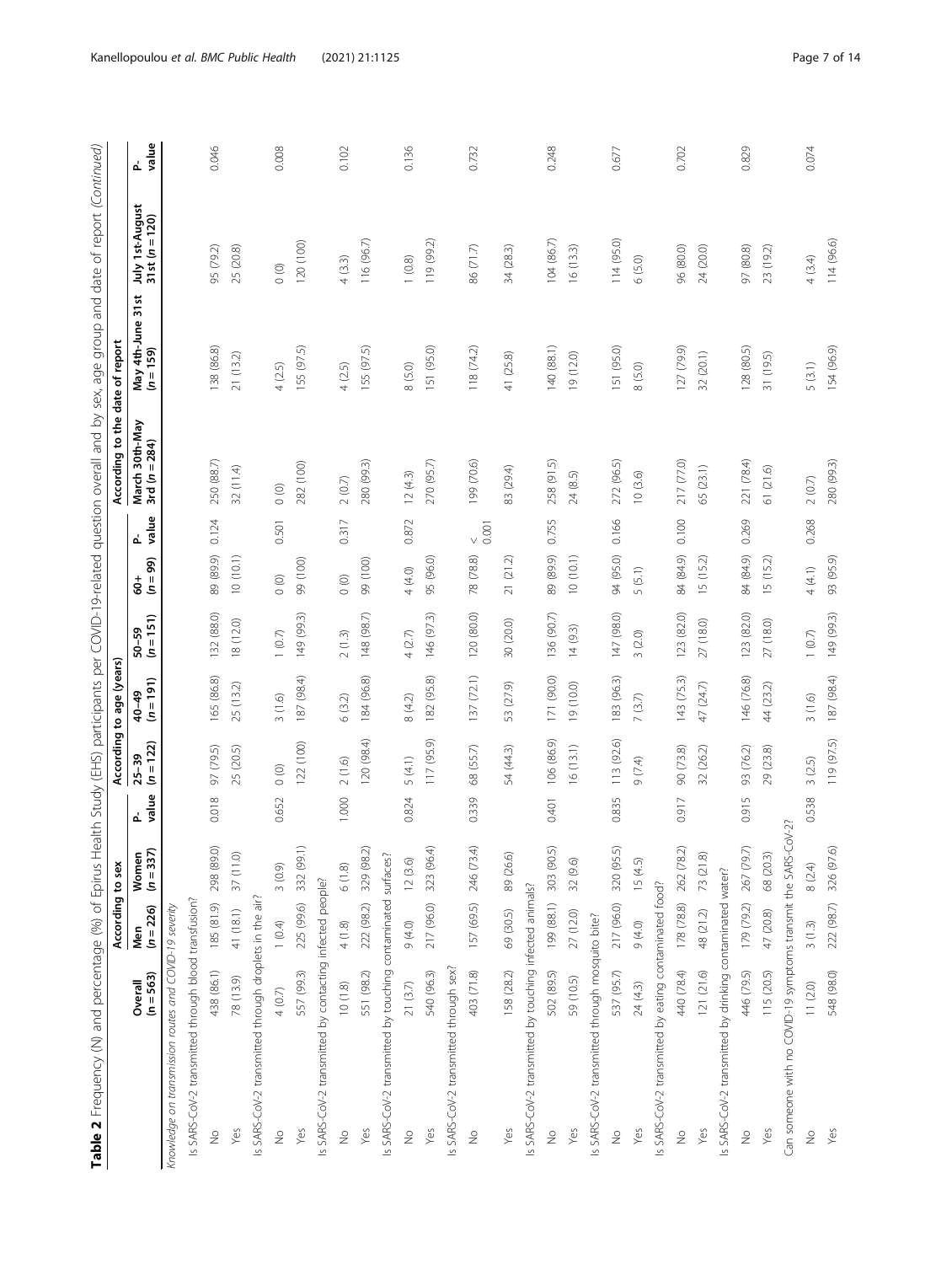| ١                                                                                |  |
|----------------------------------------------------------------------------------|--|
| $\overline{\phantom{a}}$<br>j<br>j                                               |  |
|                                                                                  |  |
|                                                                                  |  |
|                                                                                  |  |
| ١                                                                                |  |
|                                                                                  |  |
|                                                                                  |  |
|                                                                                  |  |
|                                                                                  |  |
| ì                                                                                |  |
|                                                                                  |  |
|                                                                                  |  |
| ۱                                                                                |  |
| i                                                                                |  |
| ٦<br>֡֡֡                                                                         |  |
|                                                                                  |  |
|                                                                                  |  |
| $\frac{1}{2}$<br>j                                                               |  |
|                                                                                  |  |
| $\ddot{\phantom{a}}$<br>ׇ֚֬                                                      |  |
| I                                                                                |  |
| Ï<br>)                                                                           |  |
| i<br>1                                                                           |  |
|                                                                                  |  |
| .<br>.<br>.                                                                      |  |
|                                                                                  |  |
| 1                                                                                |  |
| l<br>$\overline{a}$                                                              |  |
|                                                                                  |  |
|                                                                                  |  |
|                                                                                  |  |
|                                                                                  |  |
| j                                                                                |  |
|                                                                                  |  |
| :                                                                                |  |
| $\mathbf{I}$                                                                     |  |
| I                                                                                |  |
|                                                                                  |  |
| ï                                                                                |  |
|                                                                                  |  |
|                                                                                  |  |
| $\ddot{\cdot}$<br>ï                                                              |  |
| j                                                                                |  |
|                                                                                  |  |
| j                                                                                |  |
| ļ                                                                                |  |
| ֬֕֜֕                                                                             |  |
| ł<br>$\overline{a}$                                                              |  |
|                                                                                  |  |
|                                                                                  |  |
|                                                                                  |  |
| $\mathbf{r}$<br>$\vdots$                                                         |  |
|                                                                                  |  |
| ۱<br>ا                                                                           |  |
|                                                                                  |  |
|                                                                                  |  |
|                                                                                  |  |
|                                                                                  |  |
|                                                                                  |  |
|                                                                                  |  |
|                                                                                  |  |
| ֬֕֜֕                                                                             |  |
|                                                                                  |  |
|                                                                                  |  |
|                                                                                  |  |
|                                                                                  |  |
|                                                                                  |  |
|                                                                                  |  |
| $\overline{\phantom{a}}$                                                         |  |
| ï                                                                                |  |
|                                                                                  |  |
| ֖֖֖֖֖֖֖֧ׅ֖֧ׅ֖֖֧֪֪֪֧֪ׅ֧֪֪֪֧֪֪֧֪ׅ֧֚֚֚֚֚֚֚֚֚֚֚֚֚֚֚֚֚֚֚֚֬֜֝֬֝֓֞֓֡֬֓֬֓֬֓֬֓֞֓֡֬֓֬֓֞֓֞֬ |  |
| 5                                                                                |  |
|                                                                                  |  |
| ١                                                                                |  |
|                                                                                  |  |
|                                                                                  |  |
| Í                                                                                |  |
| $\frac{1}{2}$<br>Ì                                                               |  |
|                                                                                  |  |
| j<br>j                                                                           |  |
|                                                                                  |  |
|                                                                                  |  |
|                                                                                  |  |
|                                                                                  |  |
|                                                                                  |  |
| ļ                                                                                |  |
|                                                                                  |  |
| l                                                                                |  |
| i<br>j<br>i                                                                      |  |
|                                                                                  |  |
| İ<br>I                                                                           |  |
| j<br>Ï                                                                           |  |
| Ï<br>ׇ֚֘֡                                                                        |  |
| ֕                                                                                |  |
|                                                                                  |  |
| I                                                                                |  |
|                                                                                  |  |
|                                                                                  |  |
|                                                                                  |  |
|                                                                                  |  |
| i<br>j                                                                           |  |
|                                                                                  |  |
| j<br>١<br>ׇ֘֒                                                                    |  |
| ׇ֚֬֓֡<br>֖֚֚֚֬֕                                                                  |  |
| I<br>ׇ֠                                                                          |  |
| I                                                                                |  |
|                                                                                  |  |
| $\frac{1}{1}$                                                                    |  |
| í                                                                                |  |
|                                                                                  |  |
| Ċ<br>I                                                                           |  |

|                                                                                  |                        | According to sex     |                    |             |                          | According to age (years) |                        |                                  |            | According to the date of report   |                                |                                   |                         |
|----------------------------------------------------------------------------------|------------------------|----------------------|--------------------|-------------|--------------------------|--------------------------|------------------------|----------------------------------|------------|-----------------------------------|--------------------------------|-----------------------------------|-------------------------|
|                                                                                  | $(n = 563)$<br>Overall | Men<br>( $n = 226$ ) | $(n=337)$<br>Women | value<br>ፈ  | $(n = 122)$<br>$25 - 39$ | $(n = 191)$<br>40-49     | $50-59$<br>$(n = 151)$ | $(n = 99)$<br>$\mathsf{\dot{5}}$ | value<br>ፈ | March 30th-May<br>3rd $(n = 284)$ | May 4th-June 31st<br>(n = 159) | July 1st-August<br>31st (n = 120) | P_<br>value             |
| How severe is COVID-19?                                                          |                        |                      |                    |             |                          |                          |                        |                                  |            |                                   |                                |                                   |                         |
| Almost everyone<br>survives                                                      | 7(1.3)                 | 5 (2.2)              | 2(0.6)             | 0.271       | 3(2.5)                   | 2(1.1)                   | 2(1.3)                 | $_{\odot}$ $\,$                  | 0.593      | 1(0.4)                            | 3(1.9)                         | 3(2.5)                            | 0.088                   |
| Most people survive,<br>some people die                                          | 530 (94.5)             | 211 (93.4)           | 319 (95.2)         |             | 114(93.4)                | 178 (93.7)               | 144 (96.0)             | 94 (95.0)                        |            | 269 (95.4)                        | 146 (91.8)                     | 115 (95.8)                        |                         |
| Many people survive,<br>many people die                                          | 23(4.1)                | 10(4.4)              | 13 (3.9)           |             | $4(3.3)$                 | 10(5.3)                  | 4(2.7)                 | 5(5.1)                           |            | 12(4.3)                           | 9(5.7)                         | $2(1.7)$                          |                         |
| Some people survive,<br>most people die                                          | $1(0.2)$               | $\hbox{O}$ (0)       | 1(0.3)             |             | $1(0.8)$                 | $\hbox{O}$ (0)           | $\hbox{O}$ (0)         | $\hbox{O}$ (0)                   |            | $\circ$ $^{\rm o}$                | 1(0.6)                         | $\hbox{O}$ (0)                    |                         |
| Almost everyone dies                                                             | $\circ$ $\circ$        | $\circ$              | $\circ$ $^{o}$     |             | $\circ$ $^{\circ}$       | $\circ$                  | $\circ$                | $\circ$                          |            | $\circ$                           | $\circ$                        | $\circ$ $^{\rm o}$                |                         |
| How do you evaluate your knowledge for protecting against SARS-                  |                        |                      |                    | $-CoV-2?$   |                          |                          |                        |                                  |            |                                   |                                |                                   |                         |
| Lack of knowledge                                                                | 1(0.2)                 | $\circ$              | 1(0.3)             | 0.099       | $\circ$                  | 1(0.5)                   | $\circ$                | $\circ$                          | 0.424      | 1(0.4)                            | $\circ$                        | $\circ$                           | 0.001<br>$\vee$         |
| Requires improvement                                                             | 63 (11.2)              | 19 (8.4)             | 44 (13.1)          |             | 13(10.7)                 | 20 (10.5)                | 23 (15.3)              | $7\ (7.1)$                       |            | 29 (10.3)                         | 9(5.7)                         | 25 (20.8)                         |                         |
| Good                                                                             | 265 (47.2)             | 118 (52.2)           | 147(43.9)          |             | 64 (52.5)                | 89 (46.8)                | 62(41.3)               | 50 (50.5)                        |            | 106 (37.6)                        | 97 (61.0)                      | 62 (51.7)                         |                         |
| Very good                                                                        | 232 (41.4)             | 89 (39.4)            | 143(42.7)          |             | 45 (36.9)                | 80 (42.1)                | 65 (43.3)              | 42 (42.4)                        |            | 146 (51.8)                        | 53 (33.3)                      | 33 (27.5)                         |                         |
| Official information and trust in the Greek authorities                          |                        |                      |                    |             |                          |                          |                        |                                  |            |                                   |                                |                                   |                         |
| How do you evaluate the available information regarding COVID-19                 |                        |                      |                    | pandemic?   |                          |                          |                        |                                  |            |                                   |                                |                                   |                         |
| No access                                                                        | 31(5.6)                | 14(6.3)              | 17(5.1)            | 0.626       | 8(6.7)                   | 7(3.7)                   | 8(5.4)                 | 8(8.3)                           | 0.456*     | 5(1.8)                            | 11(7.0)                        | 15(13.2)                          | $\frac{1}{2}$<br>0.001* |
| Fair                                                                             | 174 (31.4)             | 69 (30.9)            | 105(31.7)          |             | 44 (36.7)                | 62 (32.8)                | 47 (31.5)              | 21 (21.9)                        |            | 78 (27.7)                         | 55 (34.8)                      | 41 (36.0)                         |                         |
| Good                                                                             | 115 (20.8)             | 41 (18.4)            | 74 (22.4)          |             | 23 (19.2)                | 42 (22.2)                | 30(20.1)               | 20 (20.8)                        |            | 42 (14.9)                         | 47 (29.8)                      | 26 (22.8)                         |                         |
| Very good                                                                        | 234 (42.2)             | 99 (44.4)            | 135 (40.8)         |             | 45 (37.5)                | 78 (41.3)                | 64 (43.0)              | 47 (49.0)                        |            | 157 (55.7)                        | 45 (28.5)                      | 32 (28.1)                         |                         |
| Do you trust the Greek Government for stopping the spread of SAI                 |                        |                      |                    | $RS-CoV-2?$ |                          |                          |                        |                                  |            |                                   |                                |                                   |                         |
| No trust                                                                         | 47 (8.7)               | 19(8.7)              | 28 (8.6)           | 0.405       | 10(8.6)                  | 11(6.0)                  | 14(9.7)                | 12(12.2)                         | $0.001*$   | 11(3.9)                           | 12(8.1)                        | 24 (21.2)                         | $0.001$<br>$\vee$       |
| Little trust                                                                     | 36 (6.6)               | 10(4.6)              | 26(8.0)            |             | 9(7.7)                   | 17(9.3)                  | $7(4.8)$               | 3(3.1)                           |            | 10(3.6)                           | 10(6.8)                        | 16(14.2)                          |                         |
| Moderate trust                                                                   | 221 (40.7)             | 88 (40.2)            | 133(41.1)          |             | 62 (53.0)                | 80 (43.7)                | 51 (35.2)              | 28 (28.6)                        |            | 104 (36.9)                        | 64 (43.2)                      | 53 (46.9)                         |                         |
| Absolute trust                                                                   | 239 (44.0)             | 102 (46.6)           | 137(42.3)          |             | 36 (30.8)                | 75 (41.0)                | 73 (50.3)              | 55 (56.1)                        |            | 157 (55.7)                        | 62(41.9)                       | 20(17.7)                          |                         |
| Do you trust the Greek health authorities for stopping the spread of SARS-CoV-2? |                        |                      |                    |             |                          |                          |                        |                                  |            |                                   |                                |                                   |                         |
| No trust                                                                         | 21(3.8)                | 6(2.7)               | 15 (4.5)           | 0.022       | 5(4.1)                   | 5(2.7)                   | 8(5.4)                 | 3(3.1)                           | $0.008*$   | 6(2.1)                            | 2(1.3)                         | 13(11.0)                          | 0.001                   |
| Little trust                                                                     | 34(6.1)                | 12(5.4)              | 22(6.6)            |             | $7(5.8)$                 | 15 (8.0)                 | $7(4.7)$               | 5(5.1)                           |            | 9(3.2)                            | 8(5.2)                         | 17(14.4)                          |                         |
| Moderate trust                                                                   | 196 (35.4)             | 65 (29.3)            | 131 (39.5)         |             | 56 (46.3)                | 70 (37.4)                | 50 (33.8)              | 20 (20.4)                        |            | 84 (29.8)                         | 56 (36.4)                      | 56 (47.5)                         |                         |
| Absolute trust                                                                   | 303 (54.7)             | 139 (62.6)           | 164 (49.4)         |             | 53 (43.8)                | 97 (51.9)                | 83 (56.1)              | 70 (71.4)                        |            | 183 (64.9)                        | 88 (57.1)                      | 32 (27.1)                         |                         |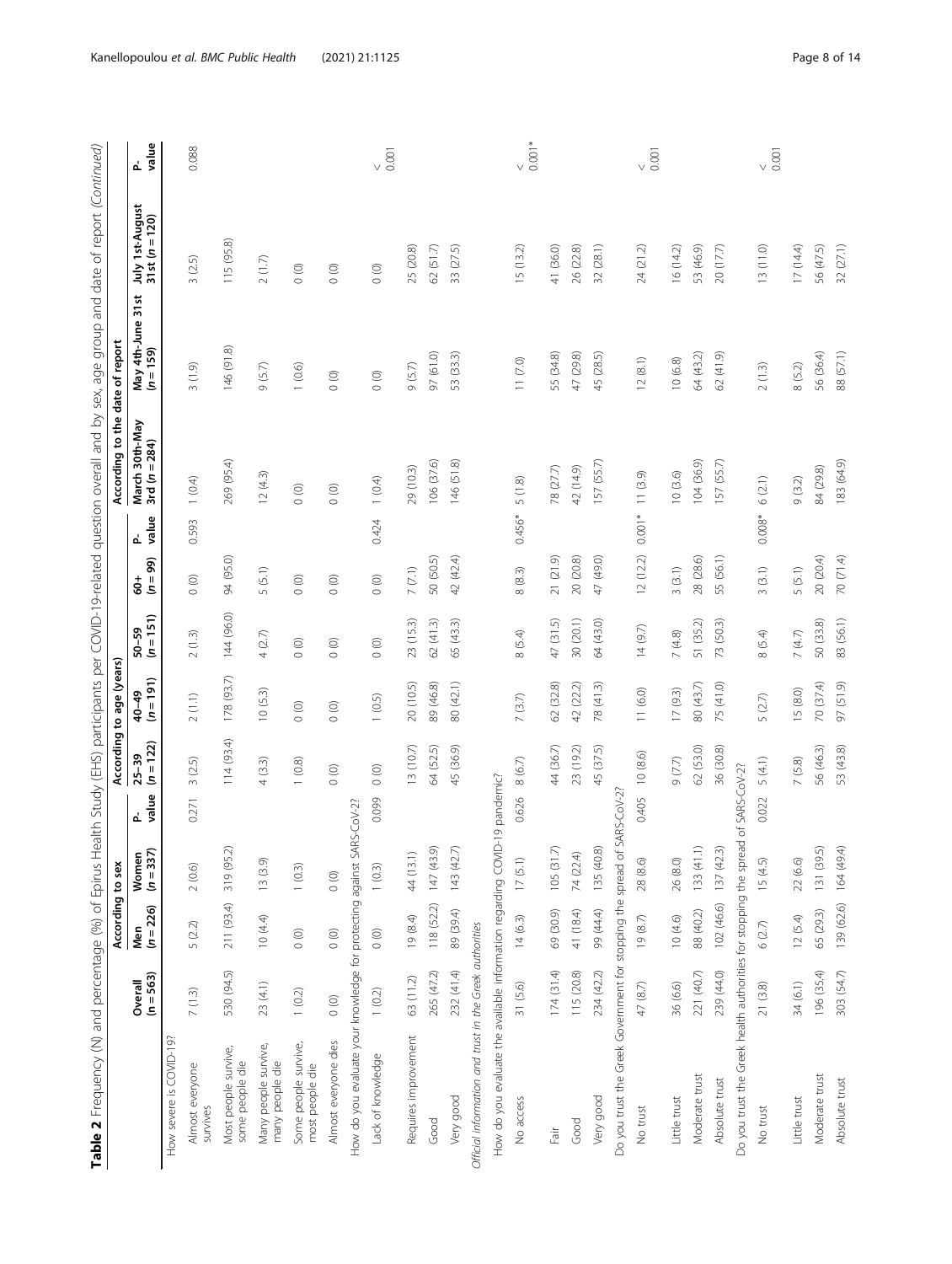|                                                                                                                                                                               |                        | According to sex                     |          |                 |           | According to age (years) |                     |               |                 | According to the date of report                                                              |             |                                                       |       |
|-------------------------------------------------------------------------------------------------------------------------------------------------------------------------------|------------------------|--------------------------------------|----------|-----------------|-----------|--------------------------|---------------------|---------------|-----------------|----------------------------------------------------------------------------------------------|-------------|-------------------------------------------------------|-------|
|                                                                                                                                                                               | $(n = 563)$<br>Overall | $(n = 226)$ $(n = 337)$<br>Men       | Women    |                 | $P-25-39$ | 40-49                    | $50 - 59$           | $\frac{4}{6}$ |                 | March 30th-May<br>value $(n = 122)$ $(n = 191)$ $(n = 151)$ $(n = 99)$ value 3rd $(n = 284)$ | $(n = 159)$ | May 4th-June 31st July 1st-August<br>$31st (n = 120)$ | value |
| Do you trust the Greek officials regarding the information for COVID-19 pandemic?                                                                                             |                        |                                      |          |                 |           |                          |                     |               |                 |                                                                                              |             |                                                       |       |
| No trust                                                                                                                                                                      | 37 (6.8)               | $13(5.9)$ $24(7.3)$                  |          | $0.076$ 9 (7.6) |           | 11(5.9)                  | 9(6.2)              | 8(8.2)        | $0.071* 5(1.8)$ |                                                                                              | 7 (4.6)     | 25 (21.7)                                             | 0.001 |
| Little trust                                                                                                                                                                  | 32 (5.8)               | 7(3.2)                               | 25 (7.7) |                 | 8 (6.8)   | 12(6.5)                  | 7(4.8)              | 5(5.1)        |                 | 5(1.8)                                                                                       | 15(9.9)     | 12 (10.4)                                             |       |
| Moderate trust                                                                                                                                                                |                        | $234(42.7)$ 92 $(41.6)$ 142 $(43.4)$ |          |                 | 60 (50.9) | 86 (46.2)                | 60 (41.1)           | 28 (28.6)     |                 | 107 (37.9)                                                                                   | 66 (43.7)   | 61 (53.0)                                             |       |
| Absolute trust                                                                                                                                                                |                        | 245 (44.7) 109 (49.3) 136 (41.6)     |          |                 | 41 (34.8) | 77 (41.4)                | 70 (48.0) 57 (58.2) |               |                 | 165 (58.5)                                                                                   | 63 (41.7)   | 17(14.8)                                              |       |
| Abbreviations: COVID-19, Coronavirus disease 2019; NA, Not applicable; SARS-CoV-2, Severe Acute Respiratory Syndrome-Coronavirus-2<br>*P-value from Pearson's chi-square test |                        |                                      |          |                 |           |                          |                     |               |                 |                                                                                              |             |                                                       |       |

Kanellopoulou et al. BMC Public Health (2021) 21:1125 extending the state of the Page 9 of 14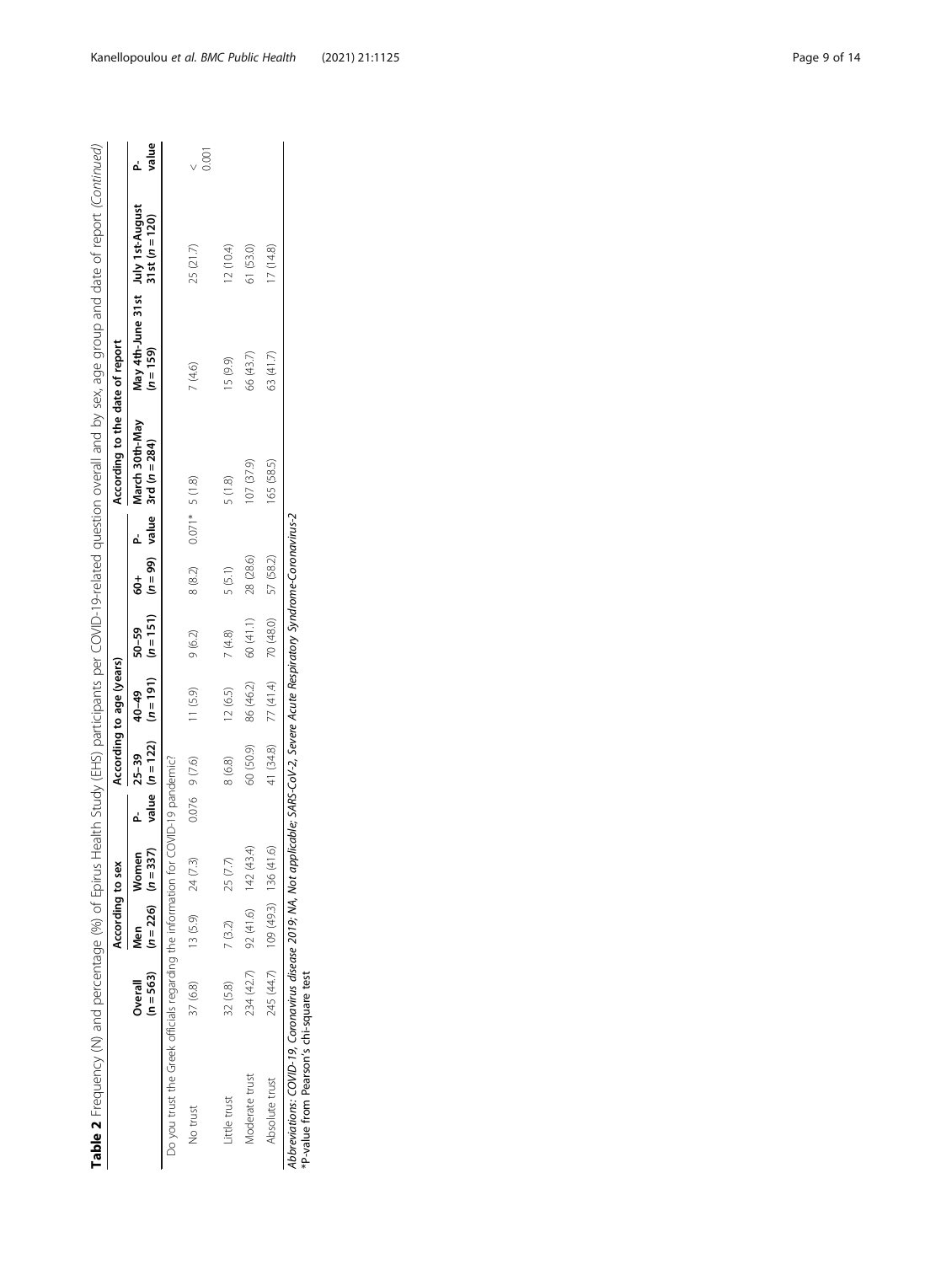SARS-CoV-2 transmission and COVID-19 severity were aggregated together, approximately 86% of study participants demonstrated good level of knowledge without statistically significant differences between subgroups (Table 3). Yet still, almost 5% of study participants lacked basic knowledge regarding SARS-CoV-2 transmission routes. Similarly, a large proportion (88.3%) of participants declared that they had good or very good knowledge on how to protect themselves against SARS-CoV-2 with better knowledge associated with earlier interview periods (by time period: 89.4% vs. 94.3% vs. 79.2%, p-value< 0.001) (Table [2\)](#page-5-0).

## Exposure-wide association analysis on knowledge status towards COVID-19 pandemic

Only 12 (7.8%) explanatory variables were found significantly associated with the level of participants' knowledge towards the COVID-19 pandemic at the 0.05 level (see Fig. [1](#page-10-0) and Additional File [2](#page-12-0)). Odds of having a lower knowledge status were associated with higher extracellular water-to-total body water ratio, increased incapability to fall asleep within 30 min during last month, frequent talking on cellphone away from the ear during last three months, lower selfreported health status, higher heart rate, frequent pain at night during last month, having family members diagnosed with acute depression or osteoporosis/hip fracture and limited interest for personal or professional activities during last two weeks. Higher pulse volume, increased trust in national health authorities to limit spread of the virus and increased paid hours of work per week were associated with higher level of knowledge. However, none of these associations were significant after correcting for multiple comparisons (Fig. [1](#page-10-0) and Additional File [2\)](#page-12-0).

## Trust in the Greek authorities for minimizing the spread of SARS-CoV-2

Publicly available information regarding COVID-19 pandemic was characterized as good (20.8%) and very good (42.2%) by more than half of the study sample (Table [2](#page-5-0)), but the responses differed by time period with more participants reporting better quality of information when interviewed before compared to after May 4th, 2020 (by time period: 70.6% vs. 58.3% vs. 50.9%, p-value< 0.001). The percentage of study participants who reported absolute and moderate trust in the Greek Government for mitigating the spread of the virus was 44 and 40.7%, respectively; these percentages increased with higher age of participants (p-value  $= 0.001$ ) and were higher with earlier time of interview (absolute trust by time period: 55.7% vs. 41.9% vs. 17.7%, p-value< 0.001). A similar pattern was observed with respect to trusting the Greek health authorities for mitigating the spread of the virus and the official Greek sources of information regarding COVID-19 pandemic (Table [2\)](#page-5-0). When the weekly moving average of COVID-19 cases and deaths in Greece were plotted versus the weekly moving average percentage of EHS participants who reported absolute or moderate trust in the Greek authorities, participants' trust seemed to decrease gradually with time without following the pattern of COVID-19 cases in Greece (Fig. [2\)](#page-11-0).

## **Discussion**

This study evaluated the degree of knowledge about the COVID-19 pandemic and the trust upon the official authorities from March 30th to August 31st, 2020 in 563 participants of an ongoing cohort study in Greece. The participants demonstrated high levels of knowledge regarding SARS-CoV-2 transmission and COVID-19 severity without statistically significant differences by age, sex and time of interview. High levels of trust in the

Table 3 Frequency (N) and percentage (%) of Epirus Health Study (EHS) participants according to the level of knowledge for the COVID-19 pandemic overall and by sex, age group and date of report

|                       |               | According to sex                           |               |                                 |               | According to age (years) |                                                             |              |                                 | According to the date of report       |                                               |                                              |                    |
|-----------------------|---------------|--------------------------------------------|---------------|---------------------------------|---------------|--------------------------|-------------------------------------------------------------|--------------|---------------------------------|---------------------------------------|-----------------------------------------------|----------------------------------------------|--------------------|
|                       | Overall       | Men<br>$(n = 563)$ $(n = 226)$ $(n = 337)$ | Women         | <b>P-</b><br>value <sup>†</sup> | $25 - 39$     | $40 - 49$                | $50 - 59$<br>$(n = 122)$ $(n = 191)$ $(n = 151)$ $(n = 99)$ | $60+$        | <b>P-</b><br>value <sup>1</sup> | March 30th-<br>May 3rd<br>$(n = 284)$ | May<br>4th-<br>June<br>31st<br>$(n =$<br>159) | July 1st-P-<br>August<br>31st<br>$(n = 120)$ | value <sup>†</sup> |
| Poor<br>knowledge     | 25(4.5)       | 9(4.0)                                     | 16(4.8)       | 0.860                           | 5(4.1)        | 11(5.8)                  | 6(4.0)                                                      | 3(3.0)       | 0.877                           | 12(4.3)                               | 9(5.7)                                        | 4(3.3)                                       | 0.140              |
| Moderate<br>knowledge | 56 (10.0)     | 24 (10.6)                                  | 32(9.6)       |                                 | 14(11.5)      | 17(9.0)                  | 13(8.7)                                                     | 12<br>(12.1) |                                 | 20(7.1)                               | 22 (13.8)                                     | 14(11.7)                                     |                    |
| Good<br>knowledge     | 480<br>(85.6) | 193<br>(85.4)                              | 287<br>(85.7) |                                 | 103<br>(84.4) | 162<br>(85.3)            | 131<br>(87.3)                                               | 84<br>(84.9) |                                 | 250 (88.7)                            | 128<br>(80.5)                                 | 102<br>(85.0)                                |                    |

Abbreviation: COVID-19, Coronavirus disease 2019

† P-value from Fisher's exact test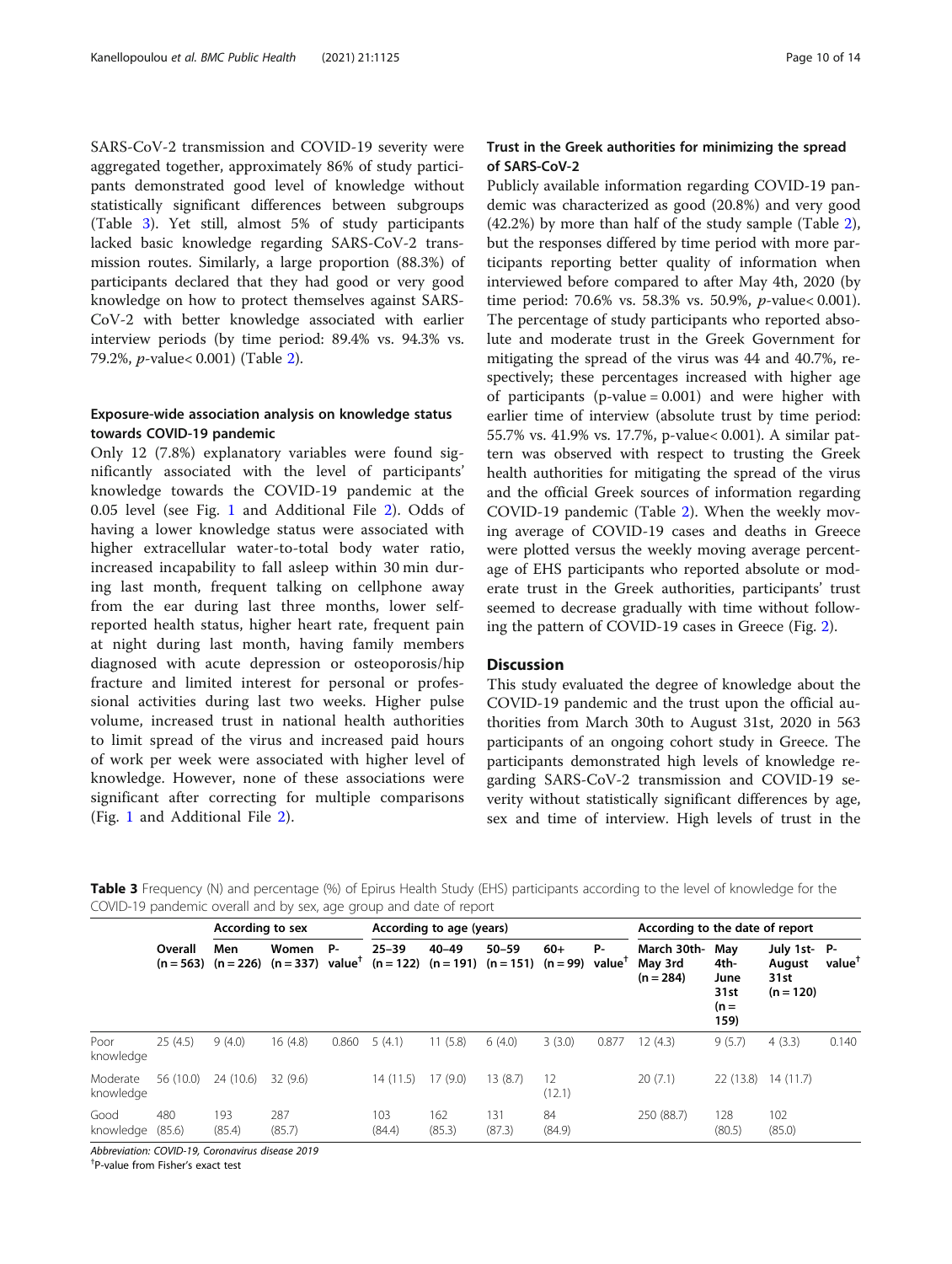<span id="page-10-0"></span>

Greek authorities for providing information and mitigating the spread of SARS-CoV-2 were also observed, which were stronger in older participants and those that joined the study closer to the start of the pandemic. We also examined in an agnostic fashion 153 potential correlates of the level of knowledge about the pandemic, but no associations survived the multiple testing correction.

Participants were well-informed on the modes of SARS-CoV-2 transmission via respiratory droplets, contacting infected people or touching contaminated surfaces. The vast majority of them also understood risk of infection caused by asymptomatic cases and the severity of COVID-19. Only a small percentage of participants reported possibility of transmission through blood transfusion and mosquito bites, but 28% of them reported that the virus could be transmitted by sexual intercourse. Even though medical professionals understand sexual transmission as a separate entity, the general public may still consider the sexual intercourse related risk of SARS-CoV-2 infection as possible due to the presumed risk of infection through respiratory droplets that takes place during sexual intercourse. Literature evidence on the knowledge and attitudes of the Greek population towards the COVID-19 pandemic is limited. In a sample of 461 health care professionals working in five public hospitals in the central region of Thessaly, Greece recruited in February, 2020, 96% recognized that droplets is the main mode of SARS-CoV-2 transmission, whereas 20 and 53% considered sex and food consumption, respectively, as possible modes of transmission [\[23](#page-13-0)]. Our findings are compatible with several studies conducted in various countries worldwide, in which participants showed good knowledge for the transmission routes and the possible risk of infection imposed by asymptomatic people [\[24](#page-13-0)–[31](#page-13-0)]. However, most studies recruited targeted populations, including health care personnel, students and hospital visitors; thus, the generalization of their findings to the general public was questionable.

When we further investigated the association between participants' level of knowledge and a variety of clinical parameters, medical history, demographic and lifestyle factors, positive associations emerged at the nominal statistical significance level between participants' level of knowledge and trust in the Greek health authorities for managing the spread of the virus and the hours of paid work per week. Poorer health status, certain sleep disorder symptoms, higher heart rate and limited interest for participating in social and professional activities were inversely associated with higher knowledge status that could be explained by poorer ability to process relevant medical information. After adjustment for multiple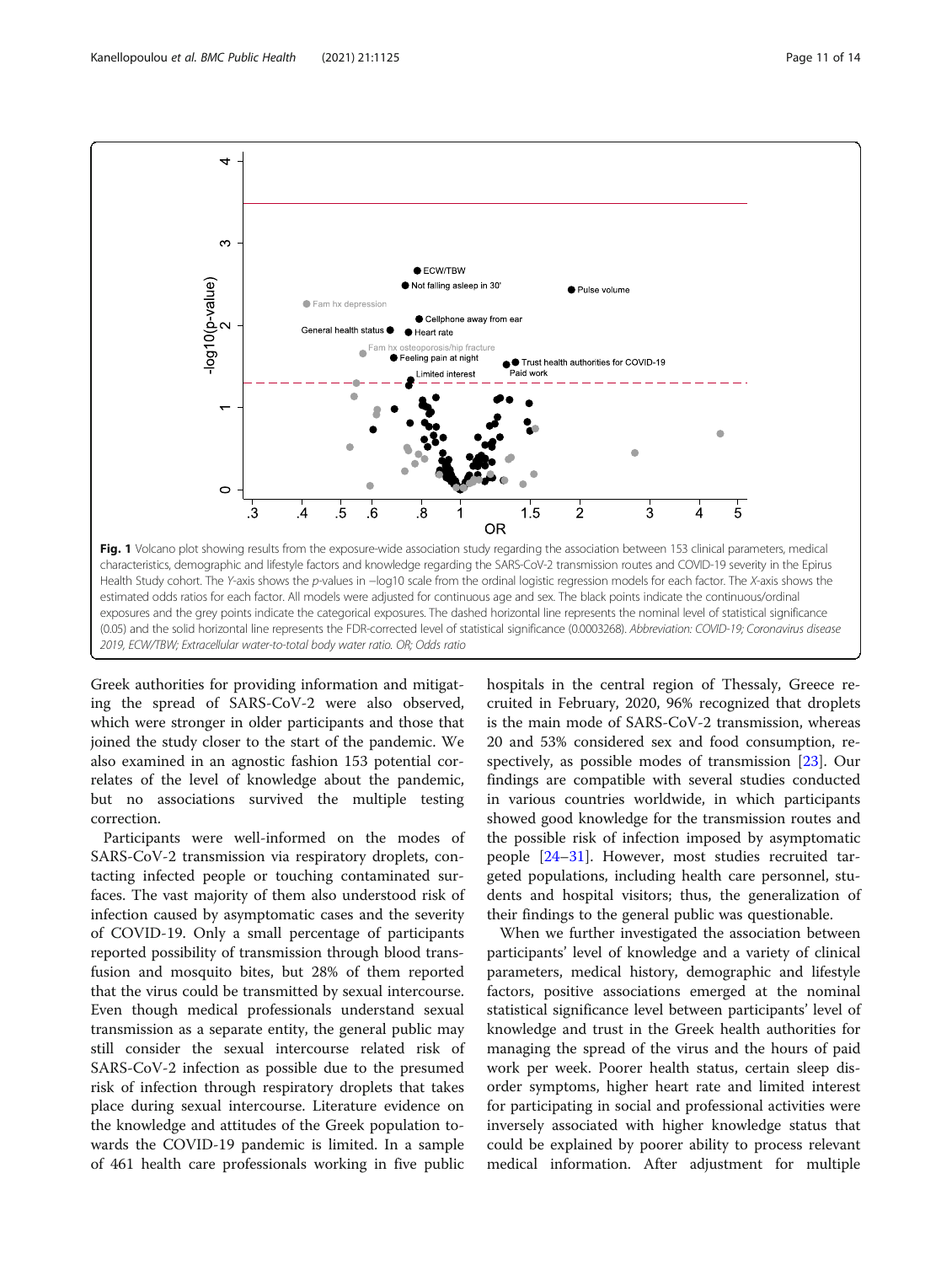<span id="page-11-0"></span>

testing, none of these factors remained significant (smallest FDR-adjusted  $p$ -value = 0.19). The relatively small sample size and the lack of large variability across participants' level of knowledge may partially explain our null results.

The majority of participants expressed high levels of trust in the Greek authorities for providing information and mitigating the spread of SARS-CoV-2. These results might be attributed to the immediacy of the Greek Government on enacting strict measures shortly after the registration of the first cases of COVID-19 in Greece. Previous studies have reported mixed results for participants' trust in politicians and governmental authorities during the pandemic. Online surveys contacted in the USA and African countries suggested that the proportion of participants who showed trust in the corresponding Governments ranged from 10.2 to 38.6% [[32](#page-13-0)–[34](#page-13-0)]. On the other hand, samples of Malaysian, Australian and Israeli residents considered governmental authorities as credible and capable to handle the COVID-19 health crisis [\[29](#page-13-0), [35](#page-13-0), [36\]](#page-13-0). These contradictory findings highlight the magnitude in which the different strategies followed worldwide for the management of the pandemic and the resulting pandemic severity affect public standpoint.

Stratified analyses by time period of interview showed that the high levels of trust in the Greek authorities to

mitigate spread of the virus waned with time, as the percentage of absolute and moderate trust in the Greek Government and health authorities decreased from approximately 92 and 94% in March/April, 2020 to 61 and 73% in July/August, 2020, respectively. Visual inspection of the trends did not provide any insights on a potential correlation between the weaning trust and the patterns of the number of confirmed COVID-19 cases or the subsequent deaths in Greece. Potential explanations for the gradual decline in participants' trust could be the negative economic and perceived health impact of lockdown measures on post-lockdown participants' beliefs and trust upon officials, and the resurgence of the epidemic in August, 2020 in Greece.

This study is one of the first population-based studies conducted in Greece that not only attempted to shed light on participants' perceptions surrounding the COVID-19 pandemic and trust upon authorities but also evaluated trends by age, sex and time of assessment that can provide guidance for future public health policies tailored to certain population subgroups. Another strength of the study includes that the COVID-19 related data were collected as part of an ongoing prospective and heavily phenotyped epidemiological study, which provided the ability to systematically examine a number of potential factors and correlates in relation to participants' level of knowledge for the pandemic.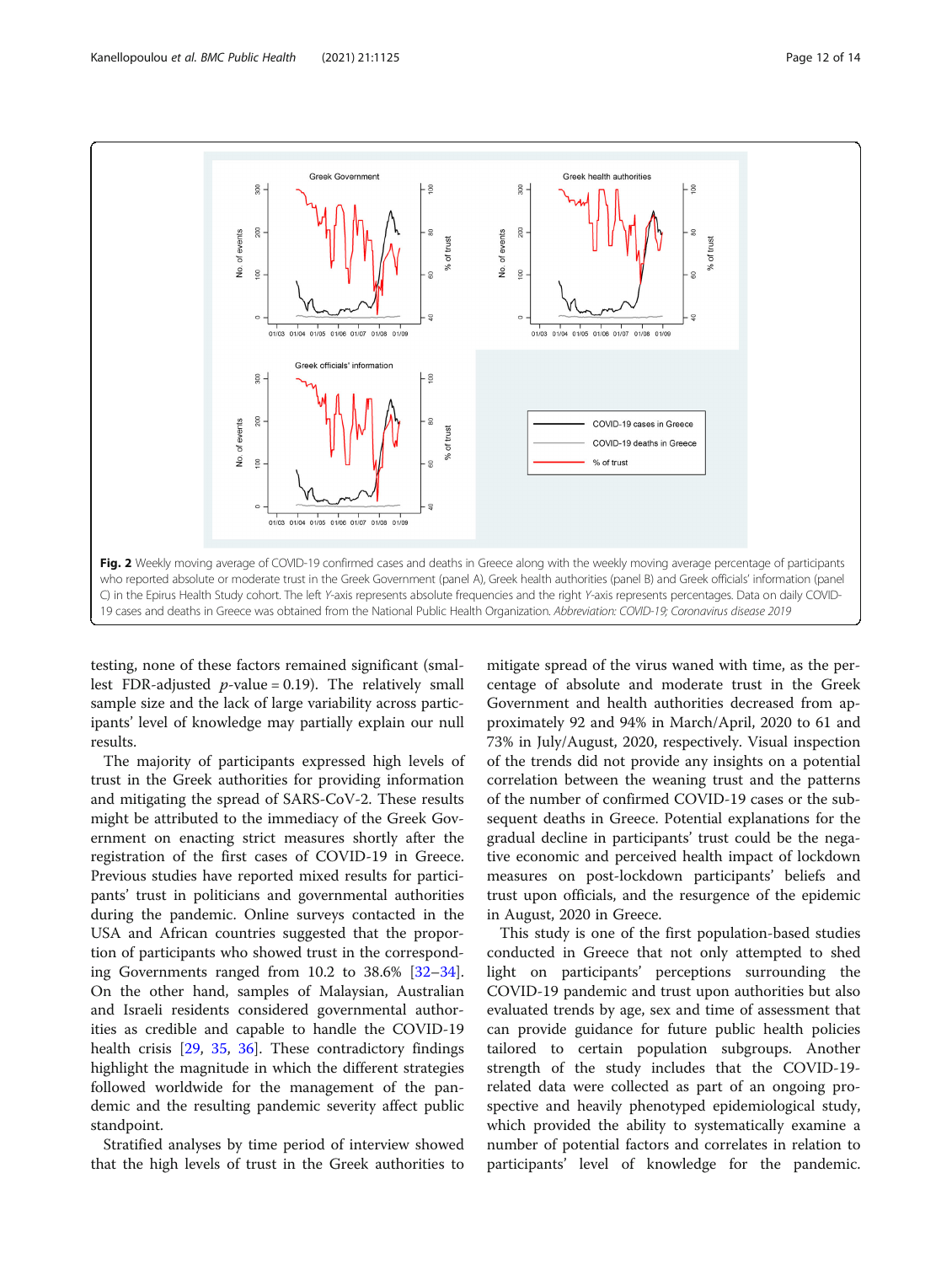<span id="page-12-0"></span>Several limitations should also be considered in interpreting our findings. The sample size was relatively small, but several of our findings have been previously observed in larger studies. The study sample constituted only by residents of the region of Epirus and had a higher participation of women and individuals with university education; thus, findings might not be generalizable to the general public. As a validated questionnaire to assess knowledge on the COVID-19 pandemic is not yet available, we constructed an aggregated variable to assess knowledge of SARS-CoV-2 transmission and COVID-19 severity that showed relatively poor variation, as most individuals reported good levels of knowledge.

## Conclusions

In the current study, participants showed an advanced level of knowledge of SARS-CoV-2 transmission and COVID-19 severity, and high levels of trust in the Greek authorities for providing information and mitigating the spread of SARS-CoV-2. The level of trust in the authorities weakened with time, which might highlight the importance of following evidence-based decision-making processes in managing the pandemic, and developing efficient collaborations between public health officials and Governments to sustain continued, accurate and higher effort information campaigns to increase public awareness.

#### Abbreviations

CI: Confidence interval; %CV: Coefficient of variation; COVID-19: Coronavirus disease 2019; ECW-to-TBW: Extracellular water-to-total body water ratio; EHS: Epirus Health Study; FDR: False discovery rate; GAD-7: General Anxiety Disorder-7; GLU: Glucose; HDL: High-density lipoprotein cholesterol; LDL: Low-density lipoprotein cholesterol; MEDAS: Mediterranean Diet Adherence Screener; MERS-CoV: Middle East Respiratory Syndrome-Coronavirus; MET: Metabolic Equivalent of Energy Expenditure; NA: Not applicable; OR: Odds ratio; PHQ-9: Patient Health Questionnaire-9; PSQI: Pittsburgh Sleep Quality Index; SARS-CoV-2: Severe Acute Respiratory Syndrome-Coronavirus-2; SARS-CoV: Severe Acute Respiratory Syndrome-Coronavirus; SD: Standard deviation; TCHOL: Total cholesterol; TG: Triglycerides; USA: United States of America; WHO: World Health Organization

## Supplementary Information

The online version contains supplementary material available at [https://doi.](https://doi.org/10.1186/s12889-021-11193-x) [org/10.1186/s12889-021-11193-x](https://doi.org/10.1186/s12889-021-11193-x).

Additional file 1: Supplementary Figure 1. Categorization of the levels of knowledge regarding the COVID-19 pandemic in Epirus Health Study (EHS).

Additional file 2: Supplementary Table 1. Odds ratios (OR) and 95% confidence intervals (CI) for the association of 153 categorical and continuous explanatory variables in relation to knowledge status.

### Acknowledgements

Not applicable.

#### Authors' contributions

KKT, KV, EN, ECR, EE, IT, EA, MTD, DES, and VTT designed the Epirus Health Study. AK, EB1 (Emmanouil Bouras), CS, KC, AP, YS, KM, DP, DC, EB2 (Eleni Bairaktari), and FC participated in the data collection and curation. AK, FK, GM, EB1, and KKT designed the current investigation; AK performed the statistical analysis, interpreted the results, drafted the first version of the manuscript and all authors revised the manuscript, discussed the results, and commented on the drafts; KKT had the primary responsibility for final content. All authors read and approved the final manuscript.

#### Funding

This study was funded by the Operational Programme Epirus 2014–2020 of the Prefecture of Epirus (ΗΠ1ΑΒ-0028180).

## Availability of data and materials

Data are available upon reasonable request to the corresponding author.

#### **Declarations**

#### Ethics approval and consent to participate

Written informed consent was obtained from all participants. The current study was approved by the Research Ethics Committee of the University of Ioannina, Ioannina, Greece.

#### Consent for publication

Not applicable.

## Competing interests

The authors declare that they have no competing interests.

#### Author details

<sup>1</sup>Department of Hygiene and Epidemiology, University of Ioannina School of Medicine, Ioannina, Greece. <sup>2</sup>Department of Hygiene, Social-Preventive Medicine and Medical Statistics, Aristotle University of Thessaloniki School of Medicine, Thessaloniki, Greece. <sup>3</sup>Ioannina Medical Care, Ioannina, Greece.<br><sup>4</sup>Directorate of Epidomialogical Sungillance and Intervention for Infectio <sup>4</sup>Directorate of Epidemiological Surveillance and Intervention for Infectious Diseases, Hellenic National Public Health Organization, Athens, Greece. 5 Department of Public Health Policy, School of Public Health, University of West Attica, Athens, Greece. <sup>6</sup>School of the Social Sciences, University of Ioannina, Ioannina, Greece. <sup>7</sup> Laboratory of Cognitive Neuroscience, School of Psychology, Aristotle University of Thessaloniki, Thessaloniki, Greece. 8 Laboratory of Microbiology, Aristotle University of Thessaloniki School of Medicine, Thessaloniki, Greece. <sup>9</sup>Biochemistry Department, University of Ioannina, Ioannina, Greece. <sup>10</sup>Department of Epidemiology and Biostatistics, School of Public Health, Imperial College London, St Mary's Campus, Norfolk Place, London, UK.<sup>11</sup>Department of Internal Medicine, University Hospital of Ioannina, Ioannina, Greece. 12School of Medicine, European University of Cyprus, Nicosia, Cyprus. 13Center for Evidence-Based Medicine, Department of Health Services, Policy and Practice, School of Public Health, Brown University, Providence, RI, USA. 14Institute of Biosciences, University Research Center of Ioannina, University of Ioannina, Ioannina, Greece.

## Received: 16 October 2020 Accepted: 3 June 2021 Published online: 12 June 2021

#### References

- 1. Zhu N, Zhang D, Wang W, Li X, Yang B, Song J, et al. A novel coronavirus from patients with pneumonia in China, 2019. N Engl J Med. 2020 Feb 20; 382(8):727–33. <https://doi.org/10.1056/NEJMoa2001017>.
- 2. Liu J, Zheng X, Tong Q, Li W, Wang B, Sutter K, et al. Overlapping and discrete aspects of the pathology and pathogenesis of the emerging human pathogenic coronaviruses SARS-CoV, MERS-CoV, and 2019-nCoV. J Med Virol. 2020 May;92(5):491–4. [https://doi.org/10.1002/jmv.25709.](https://doi.org/10.1002/jmv.25709)
- 3. Timeline of WHO's response to COVID-19. Available from: [https://www.who.](https://www.who.int/news-room/detail/29-06-2020-covidtimeline) [int/news-room/detail/29-06-2020-covidtimeline](https://www.who.int/news-room/detail/29-06-2020-covidtimeline). Accessed Jul 2 2020.
- 4. WHO Coronavirus (COVID-19) Dashboard | WHO Coronavirus (COVID-19) Dashboard With Vaccination Data. Available from: [https://covid19.who.int/.](https://covid19.who.int/) Accessed May 20 2021.
- 5. Greece: WHO Coronavirus Disease (COVID-19) Dashboard With Vaccination Data | WHO Coronavirus (COVID-19) Dashboard With Vaccination Data.